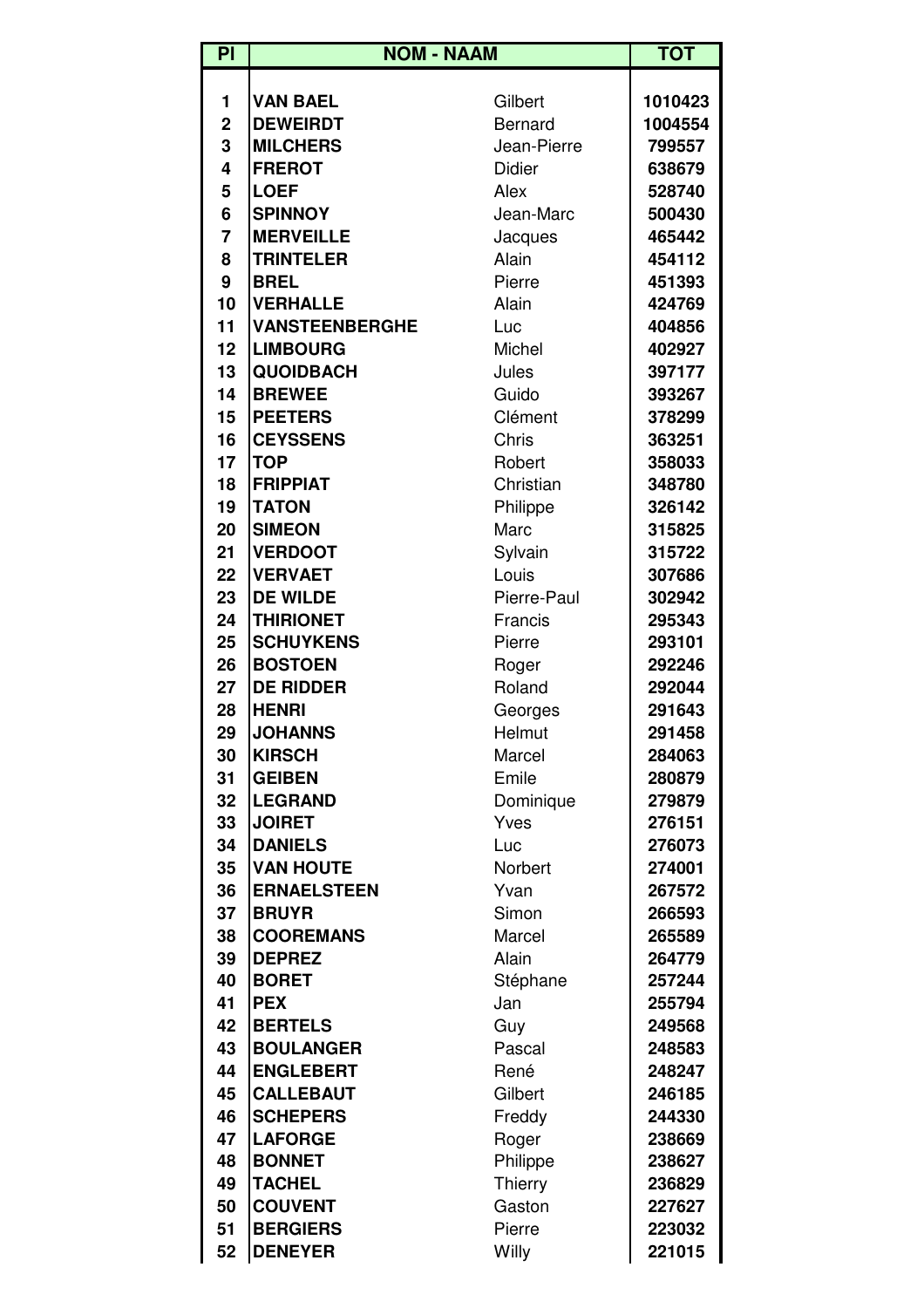| 53  | <b>BUNTINX</b>        | Jaak           | 214416 |
|-----|-----------------------|----------------|--------|
| 54  | <b>LENGELE</b>        | Yves           | 213404 |
|     | <b>DE VISSCHER</b>    |                |        |
| 55  |                       | Jean-Marie     | 213262 |
| 56  | <b>KRUYEN</b>         | Jean-Marie     | 210374 |
| 57  | <b>VANDER MAELEN</b>  | Guy            | 210080 |
| 58  | <b>BUET</b>           | Alain          | 207245 |
| 59  | <b>DAVIN</b>          | Philippe       | 204413 |
| 60  | <b>HUBIN</b>          | Daniel         | 201739 |
| 61  | <b>NOLET</b>          | Claude         | 200879 |
| 62  | <b>BUYS</b>           | Edmond         | 198130 |
| 63  | <b>LOT</b>            | Stefan         | 196397 |
| 64  | <b>VANDEVELDE</b>     | Michel         | 196139 |
| 65  | <b>WARICHET</b>       | Claude         | 195743 |
| 66  | <b>SCHAEKEN</b>       | Marcel         | 195623 |
| 67  | <b>TONNEAUX</b>       | Robert         | 191174 |
| 68  | <b>FRANCQ</b>         | Dominique      | 190353 |
| 69  | <b>DRIESSMANS</b>     | Michel         | 185729 |
| 70  | <b>TEN HARTOG</b>     | Patrick        | 184956 |
| 71  | <b>DELVAUX</b>        | Daniel         | 183975 |
| 72  | <b>NAMECHE</b>        | Jean-Pol       | 182859 |
| 73  | <b>WEYTEN</b>         | François (Swa) | 182661 |
| 74  | <b>DAHLEN</b>         | Peter          | 173682 |
| 75  | <b>PEX</b>            | Noël           | 172366 |
| 76  | <b>VANDENBUSSCHE</b>  | Benjamien      | 171311 |
| 77  | <b>BLOCKHUYS</b>      | François       | 170252 |
| 78  | <b>FIORENTINO</b>     | Dominique      | 170073 |
| 79  | <b>VERMEULEN</b>      | Guido          | 165523 |
| 80  | <b>CLAISSE</b>        | Jean-Luc       | 164504 |
| 81  | <b>PIERON</b>         | Michel         | 163403 |
| 82  | <b>LACROIX</b>        | Guy            | 163224 |
| 83  | <b>VANBELLINGEN</b>   | Jean-Claude    | 163143 |
| 84  | <b>BOULOGNE</b>       | Philippe       | 162534 |
| 85  | <b>DE DYCKER</b>      | Gaston         | 162345 |
| 86  | <b>AMAOUZ</b>         | Dominique      | 160037 |
| 87  | <b>GEURTS</b>         | Pol            | 159241 |
| 88  | <b>TIMMERMAN</b>      | Guy            | 158766 |
| 89  | <b>WOBBEN</b>         | Jean           | 158500 |
| 90  | <b>DE BOECK</b>       | Gilbert        | 158326 |
| 91  | <b>OLIVETTO</b>       | Enzo           | 158001 |
| 92  | <b>KEYERS</b>         | André          | 155279 |
| 93  | <b>QUINIF</b>         | Jean-Claude    | 155154 |
| 94  | <b>VANBELLINGEN</b>   | Dominique      | 155153 |
| 95  | <b>PARMENTIER</b>     | Dominique      | 154179 |
| 96  | <b>DONCQ</b>          | Jean-Charles   | 153115 |
| 97  | <b>POMPIER</b>        | Philippe       | 152656 |
| 98  | <b>GIACOMEL</b>       | Rudy           | 149036 |
| 99  | <b>LEMMENS</b>        | Jules          | 147652 |
| 100 | <b>LOBET</b>          | Jean-Pierre    | 146715 |
| 101 | <b>LAURENT</b>        | Jean-Pierre    | 146383 |
| 102 | <b>LAMBERTZ</b>       | Erich          | 145876 |
| 103 | <b>VAN DEN HEUVEL</b> | <b>Bruno</b>   | 145677 |
| 104 | <b>BERNHARD</b>       | Laurent        | 145502 |
| 105 | <b>MINNE</b>          | Victor         | 145002 |
| 106 | <b>DEWYNGAERT</b>     | Jacques        | 144749 |
| 107 | <b>WOUTERS</b>        | Erik           | 143942 |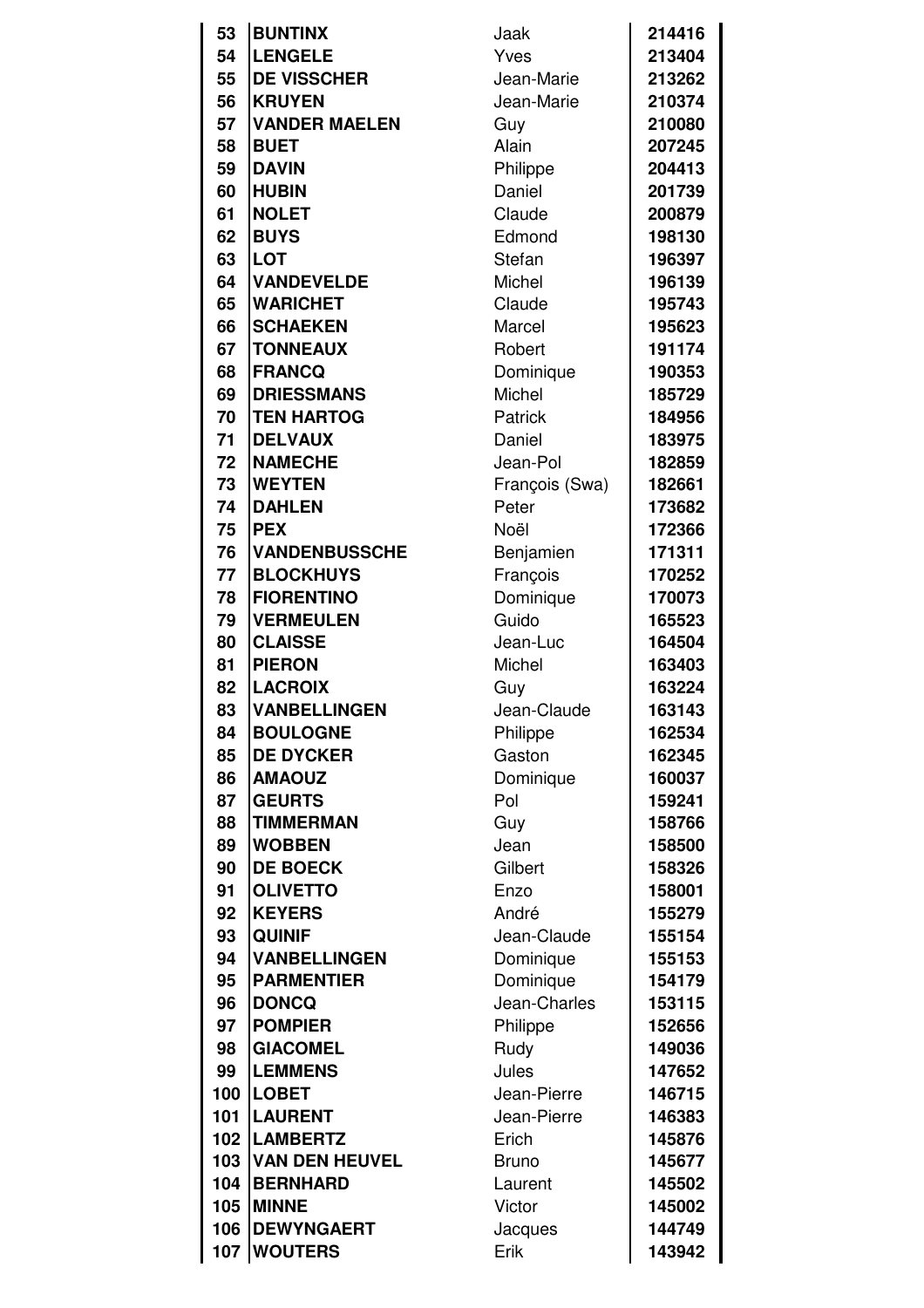|     | 108 HILLEN           | Jos            | 143462           |
|-----|----------------------|----------------|------------------|
| 109 | <b>APPERMANS</b>     | François       | 141871           |
| 110 | <b>MOREAU</b>        | Eric           | 141087           |
| 111 | <b>SPRUMONT</b>      | Christian      | 140905           |
| 112 | <b>LAFONTAINE</b>    | Marc           | 140011           |
| 113 | <b>COLLIN</b>        |                | 138718           |
| 114 | <b>HENNES</b>        | <b>Thierry</b> |                  |
| 115 | <b>VANDERHEYDEN</b>  | Jean<br>Pierre | 138499           |
| 116 | <b>ROMNEE</b>        | Jean-Luc       | 138036<br>137328 |
| 117 | <b>BAUFFE</b>        | André          | 136704           |
| 118 | <b>GILIS</b>         | Yvan           | 135836           |
| 119 | <b>VANDENDAEL</b>    | André          | 135526           |
| 120 | <b>DE POOTER</b>     | Richard        | 135510           |
| 121 | <b>LAMPE</b>         | Alain          | 134644           |
| 122 | <b>BOUCQUEZ</b>      | André          | 134147           |
| 123 | <b>CLEMENT</b>       | Arthur         | 133704           |
| 124 | <b>BERGMANS</b>      | Ferdinand      | 133493           |
| 125 | <b>JOOS</b>          | Danny          | 132835           |
| 126 | <b>DEJONGHE</b>      | Luc            | 131268           |
| 127 | <b>TOZZINI</b>       | Andrea         | 130995           |
| 128 | <b>HENIN</b>         | Alain          | 130331           |
| 129 | <b>MEYNAERT</b>      | Joseph         | 130270           |
| 130 | <b>VAN ROMPAEY</b>   | Ronny          | 130155           |
| 131 | <b>DULIEU</b>        | Jean-Luc       | 129560           |
| 132 | <b>HERMANS</b>       | Koen           | 129175           |
| 133 | <b>LAMBOTTE</b>      | <b>Didier</b>  | 129111           |
| 134 | <b>GUILLAUME</b>     | Lucien         | 128100           |
| 135 | <b>LEUNIS</b>        | William        | 126807           |
| 136 | <b>RENARD</b>        | Jean-Marie     | 125571           |
| 137 | <b>JEURISSEN</b>     | Pierre         | 125017           |
| 138 | <b>DRICOT</b>        | Philippe       | 124696           |
| 139 | <b>LECLERCQ</b>      | Jacques        | 123878           |
| 140 | <b>DEGREEF</b>       | <b>Bernard</b> | 123014           |
| 141 | <b>MATHIEUX</b>      | Pol            | 122959           |
| 142 | <b>BONNET</b>        | Jacques        | 122225           |
| 143 | <b>KEIL</b>          | François       | 121863           |
| 144 | <b>VAN EYNDE</b>     | Ronny          | 120920           |
| 145 | <b>LESCAL</b>        | Thierry        | 120619           |
| 146 | <b>ANTOINE</b>       | Luc            | 120048           |
| 147 | <b>SOREE</b>         | Pierre         | 119013           |
| 148 | <b>BLEUX</b>         | Armand         | 118781           |
| 149 | <b>GEYER</b>         | Arnold         | 118567           |
| 150 | <b>GUIDE</b>         | Marcel         | 118406           |
| 151 | <b>BRUURS</b>        | Frans          | 117959           |
| 152 | <b>DEWULF</b>        | Norbert        | 117479           |
| 153 | <b>NIZET</b>         | Luc            | 114929           |
| 154 | <b>DULIEU</b>        | Josy           | 114055           |
| 155 | <b>FORSEILLES</b>    | Jacques        | 113236           |
| 156 | <b>VAN DEN BERGH</b> | Alfons         | 112953           |
| 157 | <b>ORBIE</b>         | Patrick        | 112946           |
| 158 | <b>DAIX</b>          | Georges        | 112917           |
| 159 | <b>TEMMERMAN</b>     | Ronny          | 112745           |
| 160 | <b>DE BOEL</b>       | Paul           | 112679           |
| 161 | <b>PLU</b>           | Léon           | 112196           |
| 162 | <b>BIREMBAUT</b>     | Henri          | 111552           |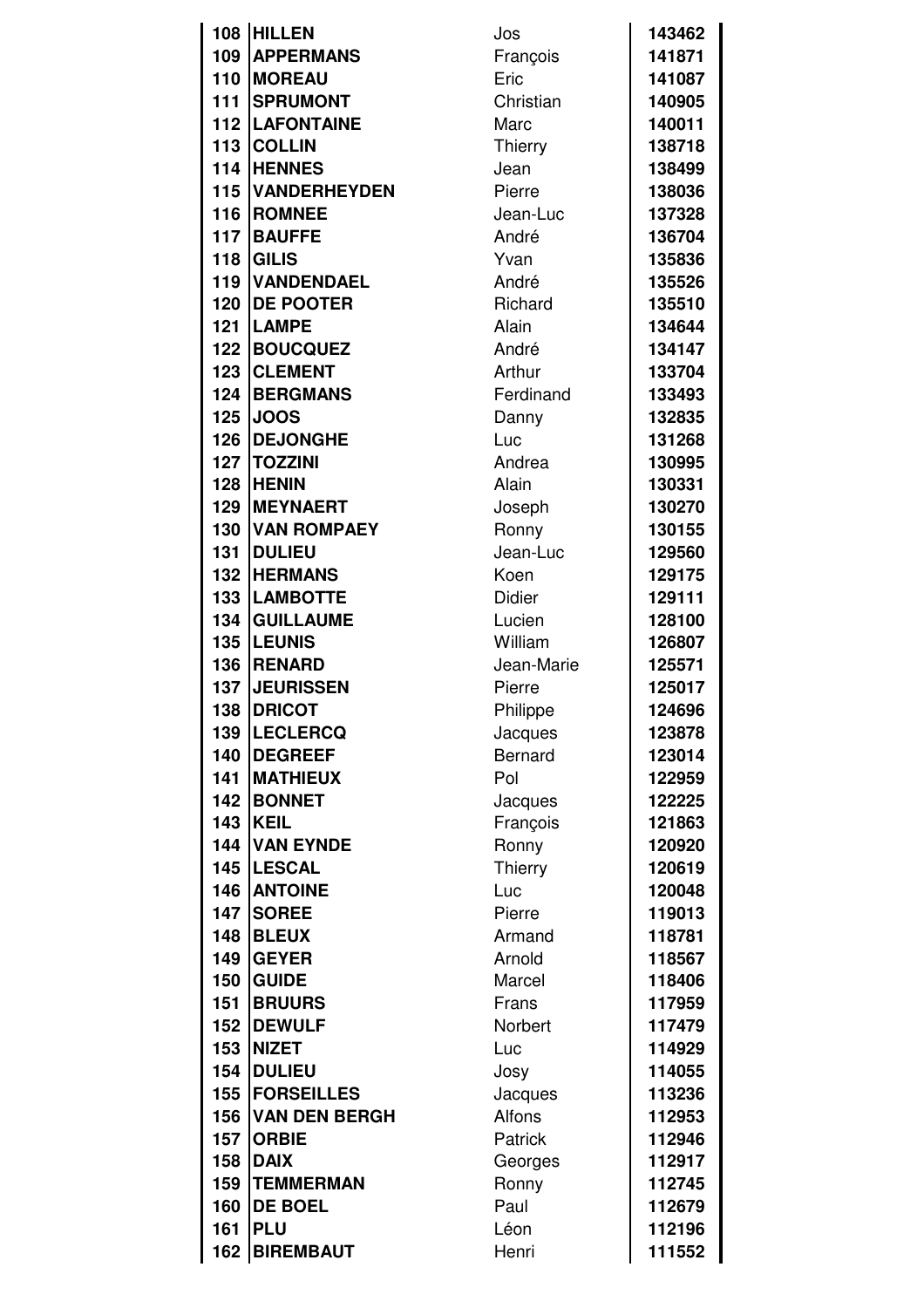| 163 | <b>PIETTE</b>      | Philippe    | 111125 |
|-----|--------------------|-------------|--------|
| 164 | <b>PITTELLIOEN</b> | Filip       | 109339 |
| 165 | <b>DE WITTE</b>    | Frédéric    | 109306 |
| 166 | <b>THEUNIS</b>     | Danny       | 109300 |
| 167 | <b>LATIGNY</b>     | Walter      | 108753 |
| 168 | <b>VAN BAEL</b>    | Jef         | 108575 |
| 169 | <b>RAES</b>        | Marc        | 108527 |
| 170 | <b>JACOBS</b>      | Ludo        | 108368 |
| 171 | <b>MATHY</b>       | Stéphan     | 108227 |
| 172 | <b>CLEVEN</b>      | Daniel      | 107912 |
| 173 | <b>LESPINEUX</b>   | Victor      | 107006 |
| 174 | <b>BREYNE</b>      | Jean-Pierre | 106987 |
| 175 | <b>JASPERSE</b>    | Claude      | 106688 |
| 176 | <b>HINCOURT</b>    | Daniel      | 106169 |
| 177 | <b>HOUTMEYERS</b>  | Stany       | 106106 |
| 178 | <b>LECLERCQ</b>    | Armand      | 105054 |
| 179 | <b>POST</b>        | Marcel      | 104773 |
| 180 | <b>VANDERBECK</b>  | Alain       | 104524 |
| 181 | <b>DELVENNE</b>    | Albert      | 104512 |
| 182 | <b>TULPIN</b>      | Sven        | 104454 |
| 183 | <b>PEETERS</b>     | Robert      | 103497 |
| 184 | <b>DETRY</b>       | Jules       | 103287 |
| 185 | <b>VANDEPUT</b>    | Karl        | 102889 |
| 186 | <b>RIMBERT</b>     | Michel      | 100946 |
| 187 | <b>DELOOF</b>      | Joseph      | 100150 |
| 188 | <b>DEWIN</b>       | Robert      | 98947  |
| 189 | <b>THIRY</b>       | François    | 98701  |
| 190 | <b>BOURGEOIS</b>   | Marc        | 98580  |
| 191 | <b>DHOLLANDER</b>  | Guido       | 98332  |
| 192 | <b>DENDOOVEN</b>   | Philippe    | 98193  |
| 193 | <b>JUDON</b>       | Christian   | 97784  |
| 194 | <b>GAUTHIER</b>    | Gabriel     | 97390  |
| 195 | <b>LIMME</b>       | Philippe    | 97182  |
| 196 | <b>VANDEBOSCH</b>  | Ludo        | 97113  |
| 197 | <b>HECQUET</b>     | Jean-Pierre | 95556  |
| 198 | <b>MARGRAFF</b>    | Dietmar     | 95522  |
| 199 | <b>ANCKAERT</b>    | Alain       | 95504  |
| 200 | <b>VERCAMMEN</b>   | Jeannine    | 95434  |
| 201 | <b>BAUWENS</b>     | Luc         | 94863  |
| 202 | <b>VANESCH</b>     | Danny       | 93409  |
| 203 | <b>SEVRIN</b>      | Dany        | 93184  |
| 204 | <b>TISON</b>       | Jean-Paul   | 93033  |
| 205 | <b>SANDERS</b>     | Eugène      | 92837  |
| 206 | <b>GERITS</b>      | Peter       | 92596  |
| 207 | <b>RAUW</b>        | Roland      | 92279  |
| 208 | <b>HEIJNEN</b>     | Lambert     | 91774  |
| 209 | <b>BOUFFIOULX</b>  | André       | 91140  |
| 210 | <b>PHILTJENS</b>   | Ivan        | 90897  |
| 211 | <b>BOUGARD</b>     | Jean-Pierre | 90861  |
| 212 | <b>SCHULZEN</b>    | Erich       | 90391  |
| 213 | <b>ILLEGHEM</b>    | Albert      | 89787  |
| 214 | <b>VAN DONCK</b>   | Ronny       | 89450  |
| 215 | <b>VAN DONCK</b>   | Eddy        | 89157  |
| 216 | <b>VANEBERG</b>    | Armand      | 88405  |
| 217 | <b>BLOMART</b>     | Pierre      | 87912  |
|     |                    |             |        |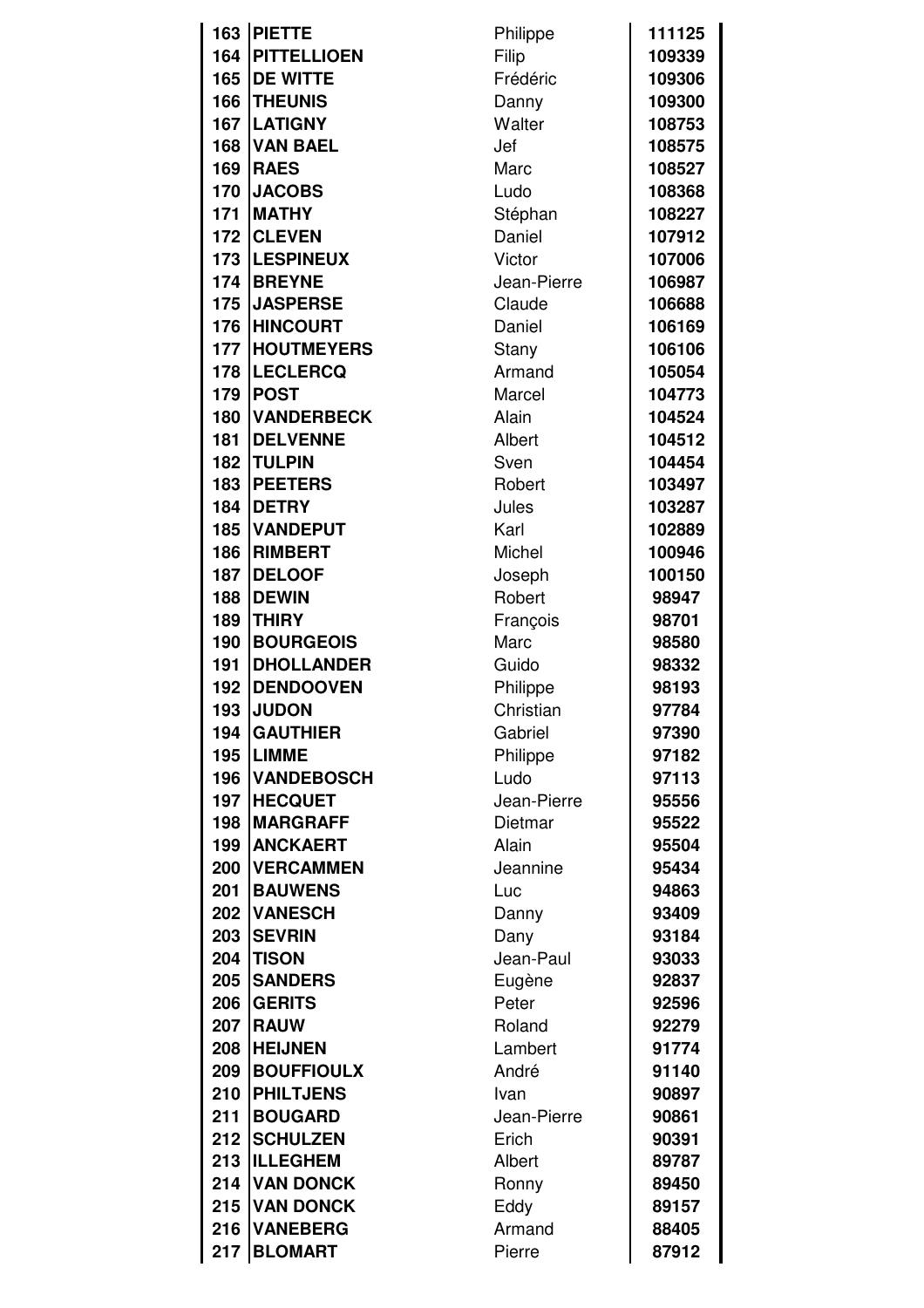| 218 | <b>BRICHARD</b>     | Pol            | 87482 |
|-----|---------------------|----------------|-------|
| 219 | <b>QUINTIENS</b>    | Guido          | 87243 |
| 220 | <b>CARELS</b>       | Georges        | 87043 |
| 221 | <b>DELARUELLE</b>   | Rita           | 86716 |
|     | 222 LONCKE          | Marc           | 86656 |
| 223 | <b>MARCHAND</b>     | Jean-Claude    | 86373 |
| 224 | <b>QUETIN</b>       | Etienne        | 86028 |
| 225 | <b>OUTTIER</b>      | Philippe       | 85756 |
| 226 | <b>DEMANDT</b>      | Guido          | 85431 |
| 227 | <b>DARDENNE</b>     | Alain          | 85222 |
| 228 | <b>FADEUR</b>       | Fernand        | 85085 |
| 229 | <b>MOONS</b>        | Eric           | 84844 |
| 230 | <b>VAN UYTVEN</b>   | Marc           |       |
|     |                     |                | 84672 |
| 231 | <b>IDEPAUW</b>      | Jozef          | 84535 |
|     | 232 CAPOUILLEZ      | René           | 84389 |
| 233 | <b>MARCHAL</b>      | Eric           | 84212 |
| 234 | <b>WATTIEZ</b>      | Ronald         | 84061 |
| 235 | <b>CEULEMANS</b>    | Alfons         | 82771 |
| 236 | <b>BRUNEEL</b>      | Freddy         | 82625 |
|     | <b>237 PALM</b>     | Horst          | 82037 |
| 238 | <b>BOHN</b>         | Guy            | 81904 |
| 239 | <b>LESPAGNOL</b>    | Christian      | 81241 |
| 240 | <b>WILMOTTE</b>     | Daniel         | 81153 |
| 241 | <b>THYS</b>         | Alain          | 81056 |
| 242 | <b>VANDENBULCKE</b> | Luc            | 80839 |
| 243 | <b>GEYER</b>        | Robert         | 80674 |
| 244 | <b>DELCOUR</b>      | Lucien         | 80218 |
|     | 245 CARMANS         | Willy          | 79612 |
| 246 | <b>PERRON</b>       | Astrid         | 79456 |
| 247 | <b>ROEMERS</b>      | Léon           | 79150 |
| 248 | <b>IDECOCK</b>      | Jean-Louis     | 78687 |
| 249 | <b>GIGOT</b>        | Franz          | 78398 |
| 250 | <b>SANTERMANS</b>   | Ivo            | 78257 |
| 251 | <b>DE WILDE</b>     | Marcel         | 78185 |
| 252 | <b>DENORRE</b>      | Jean-Pierre    | 77654 |
| 253 | <b>SERONT</b>       | Olivier        | 77460 |
| 254 | <b>NIBUS</b>        | Joseph         | 77033 |
| 255 | <b>BERGMANS</b>     | Maurice        | 76969 |
| 256 | <b>TILKENS</b>      | Gabriel        | 76881 |
| 257 | <b>PEERS</b>        | Wim            | 76829 |
| 258 | <b>BOUTON</b>       | Lode           | 76732 |
| 259 | <b>MARLIER</b>      |                |       |
|     |                     | Daniel (Zébus) | 76126 |
| 260 | <b>VAN DONINCK</b>  | Leo            | 75632 |
| 261 | <b>GESQUIERE</b>    | Werner         | 74938 |
|     | 262   TROST         | René           | 74857 |
| 263 | <b>AVONDS</b>       | Patrick        | 74163 |
| 264 | <b>POESMANS</b>     | Josse          | 74100 |
| 265 | <b>DOUCIJ</b>       | Louis          | 73899 |
| 266 | <b>FILZ</b>         | Peter          | 73784 |
| 267 | <b>MAISSE</b>       | Henri          | 73701 |
| 268 | <b>LION</b>         | Michel         | 73595 |
| 269 | <b>SELLEKAERTS</b>  | Gert           | 72971 |
| 270 | <b>CAMPERS</b>      | Jan            | 72820 |
| 271 | <b>DE SMEDT</b>     | Christian      | 71611 |
|     | 272 NATUS           | Jean-Marie     | 71571 |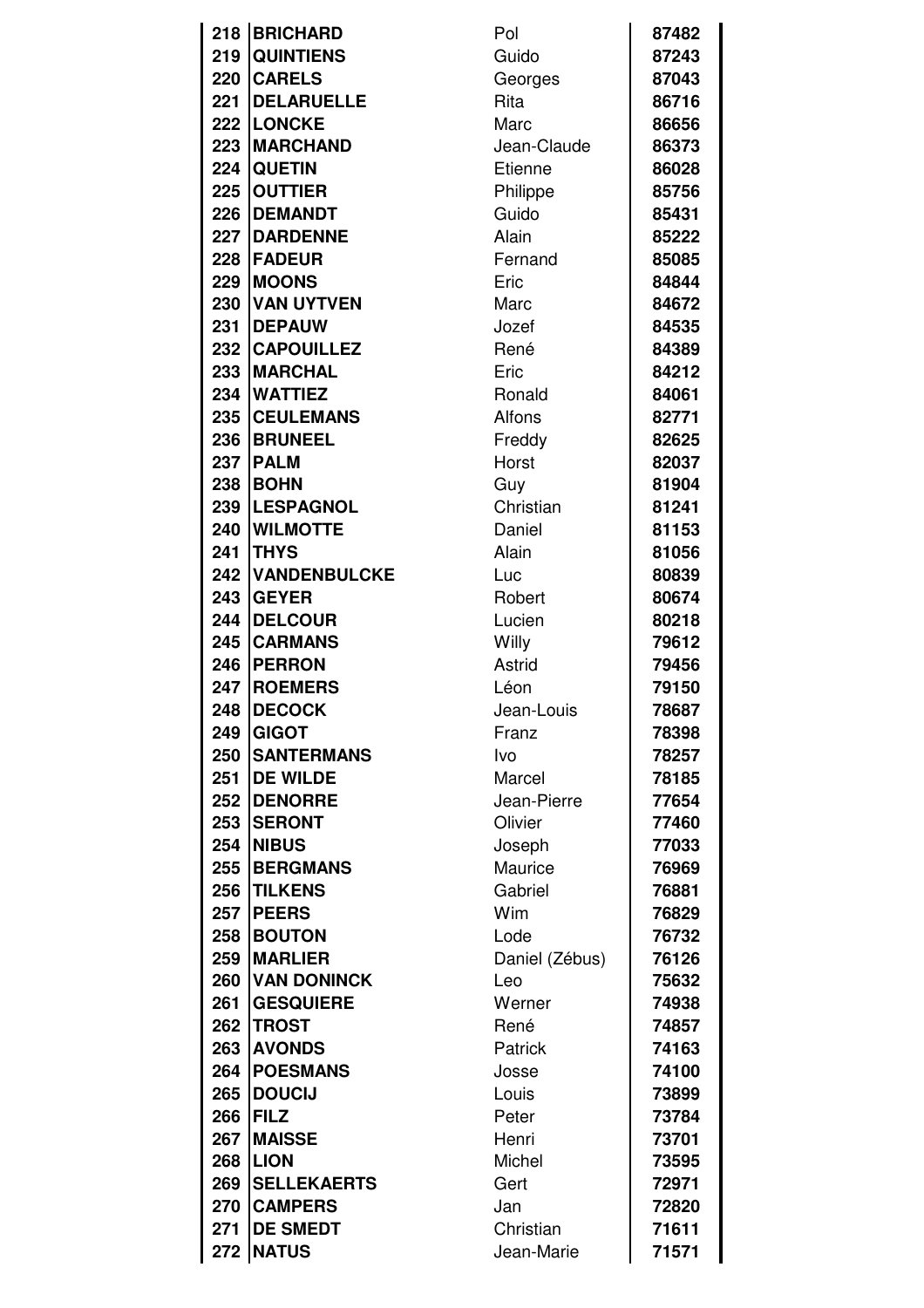| 273 | <b>FOKAN</b>          | Philippe         | 71490 |
|-----|-----------------------|------------------|-------|
| 274 | <b>CHRISTOPHE</b>     | Pascal           | 71007 |
| 275 | <b>KARITONAS</b>      | Jean             | 70936 |
| 276 | <b>BARBIER</b>        | Mario            | 70308 |
| 277 | <b>CUENEN</b>         | Willy            | 69895 |
| 278 | <b>CALIS</b>          | Johan            | 69324 |
| 279 | <b>GODEFROID</b>      | Joël             | 68984 |
| 280 | <b>COIGNET</b>        | Michel           | 68655 |
| 281 | <b>RUKAVINA</b>       | Nikola           | 68655 |
| 282 | VANMAEKELBERGH        | Benny            | 68214 |
| 283 | <b>VANHAUTE</b>       | Jean             | 68212 |
| 284 | <b>VERMEULEN</b>      | Jean-Claude      | 67988 |
| 285 | <b>CHASSEUR</b>       | Eric             | 67961 |
| 286 | <b>WITTEVRONGEL</b>   | André            | 67564 |
| 287 | <b>JEURIS</b>         | Jozef            | 67378 |
| 288 | <b>LEINDERS</b>       | Georges          | 67219 |
| 289 | <b>BALSACQ</b>        | Patrick          | 66353 |
| 290 | <b>MARTINS</b>        | Antonio (Hubert) | 65886 |
| 291 | <b>GAILLARD</b>       | Roger            | 65248 |
| 292 | <b>JURDANT</b>        | Luc              | 65018 |
| 293 | <b>SPRIMONT</b>       | Claude           | 64948 |
| 294 | <b>WEGGE</b>          | Christian        | 64914 |
| 295 | <b>VERMEER</b>        | Frans            | 64860 |
| 296 | <b>NAVARRO</b>        | Tony             | 64695 |
| 297 | <b>CHERONT</b>        | Thierry          | 64688 |
| 298 | <b>TROUBLEYN</b>      | Peter            | 64655 |
| 299 | <b>VANDERLINDEN</b>   | Marleen          | 64278 |
| 300 | <b>RIGUELLE</b>       | Philippe         | 64144 |
| 301 | <b>LEMOINE</b>        | Philippe         | 63957 |
| 302 | <b>GEURS</b>          | Marc             | 63865 |
| 303 | <b>CEUNEN</b>         | Alfons           | 63512 |
| 304 | <b>MAES</b>           | Adelin           | 63354 |
| 305 | <b>MOREAUX</b>        | Marc             | 62860 |
| 306 | <b>MICHEL</b>         | <b>Bernard</b>   | 62805 |
| 307 | <b>LEGEIN</b>         | Roland           | 62801 |
| 308 | <b>JAUNIAUX</b>       | Serge            | 62661 |
| 309 | <b>ROSSEEUW</b>       | Luc              | 62602 |
| 310 | <b>GELAUDE</b>        | Chantal          | 62577 |
| 311 | <b>PETITJEAN</b>      | Catherine        | 62264 |
| 312 | <b>SCHEVERNELS</b>    | Jos              | 62141 |
| 313 | <b>PAULIN</b>         | Paul             | 62078 |
| 314 | <b>VANBELLE</b>       | Jean-Dominique   | 61748 |
| 315 | <b>VERVAET</b>        | Walter           | 61500 |
| 316 | <b>REEKMAN</b>        | Jurgen           | 61457 |
| 317 | <b>DEPIREUX</b>       | Jean-Louis       | 61433 |
| 318 | <b>MARQUET</b>        | Jean             | 61430 |
| 319 | <b>DE ZUTTER</b>      | Julien           | 61350 |
| 320 | <b>WILLEPENNINCKX</b> | Roger            | 61130 |
| 321 | <b>MARIMAN</b>        | Herman           | 60730 |
| 322 | <b>SPELLIER</b>       | André            | 60666 |
| 323 | <b>DELWICHE</b>       | Claude           | 60573 |
| 324 | <b>HERMAL</b>         | Christophe       | 60450 |
| 325 | <b>DE VOGELAERE</b>   | Guido            | 60433 |
| 326 | <b>MARCHAL</b>        | Jean-Paul        | 60372 |
| 327 | <b>BELLEMANS</b>      | Claudy           | 60109 |
|     |                       |                  |       |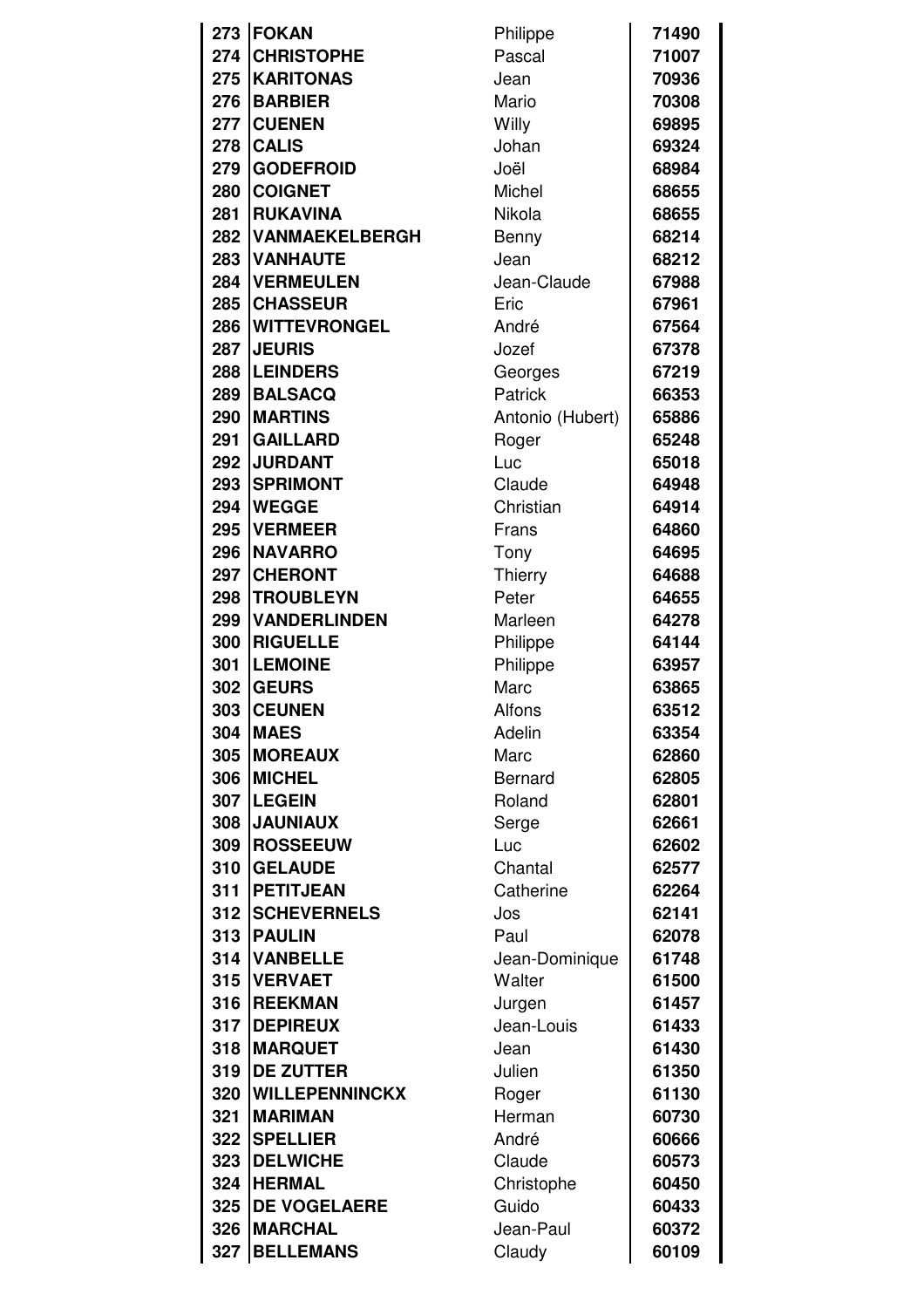|     | 328 VANNESTE             | Eric        | 59613 |
|-----|--------------------------|-------------|-------|
| 329 | <b>BASSELET</b>          | Ghislain    | 59345 |
| 330 | <b>POCHET</b>            | Albert      | 59271 |
| 331 | <b>STERCK</b>            | Hubert      | 59079 |
| 332 | <b>REIFF</b>             | Emil        | 59050 |
| 333 | <b>VERLOOY</b>           | Ludo        | 59048 |
| 334 | <b>MEISTERMAN</b>        | Jean-Claude | 59033 |
| 335 | <b>CORTVRINT</b>         | Louis       | 58373 |
| 336 | <b>KIRTEN</b>            | Christian   | 58359 |
| 337 | <b>DALBO</b>             | Serge       | 58082 |
| 338 | <b>LOOTS</b>             | Philippe    | 57837 |
| 339 | <b>GUILLAUME</b>         | Fabrice     | 57735 |
| 340 | <b>DERWAEL</b>           | Johnny      | 57587 |
| 341 | <b>BODART</b>            | José        | 57419 |
|     | <b>342 VAN CLEEMPOEL</b> | Marc        | 57333 |
| 343 | <b>JAMOTTE</b>           | Jean        | 57313 |
| 344 | <b>MOTMANS</b>           | Marc        | 56909 |
| 345 | <b>VEDTS</b>             | Michel      | 56836 |
| 346 | <b>MAAS</b>              | Rini        | 56599 |
| 347 | <b>ROSE</b>              | Jean        | 55888 |
| 348 | <b>DEWIN</b>             | Marc        | 55857 |
| 349 | <b>PONCELET</b>          | Christian   | 55725 |
| 350 | <b>MOONS</b>             | Kris        | 55600 |
| 351 | <b>BELLY</b>             | Albert      | 55433 |
| 352 | <b>SERGI</b>             | Gérard      | 55405 |
| 353 | <b>SIMONS</b>            | Jacques     | 55383 |
| 354 | <b>OLIVETTO</b>          | Robert      | 55235 |
| 355 | <b>CEHIC</b>             | Eddy        | 54976 |
| 356 | <b>DERIVEAU</b>          | Jean-Claude | 54962 |
| 357 | <b>VANDEVUER</b>         | Henri       | 54950 |
| 358 | <b>DECEUNINCK</b>        | Christel    | 54897 |
| 359 | <b>THAYSE</b>            | Yvan        | 54561 |
| 360 | <b>GOFFINET</b>          | Raymond     | 54534 |
| 361 | <b>DEKETELAERE</b>       | Lutgarde    | 54459 |
| 362 | <b>LORFEVRE</b>          | Serge       | 54449 |
| 363 | <b>VAN GESTEL</b>        | Rudi        | 54430 |
| 364 | <b>SIMON</b>             | Michel      | 54306 |
| 365 | <b>GILLES</b>            | Dominique   | 53907 |
| 366 | <b>NEYRINCK</b>          | Robert      | 53576 |
| 367 | <b>KUSTERS</b>           | Alain       | 53556 |
| 368 | <b>VAN DER VENNET</b>    | Geert       | 53530 |
| 369 | <b>VERCAIGNE</b>         | Dany        | 53505 |
| 370 | <b>DE GEYTER</b>         | Floris      | 53104 |
| 371 | <b>DECONINCK</b>         | Jimmy       | 52911 |
| 372 | <b>ISENTE</b>            | Mario       | 52886 |
| 373 | <b>ILUC</b>              | Christian   | 52861 |
| 374 | <b>DE COCK</b>           | Yves        | 52530 |
| 375 | <b>THEITE</b>            | Jochen      | 52495 |
| 376 | <b>SURINX</b>            | Eddy        | 52394 |
| 377 | <b>BAISEZ</b>            | Alexandre   | 52287 |
| 378 | <b>LEGLISE</b>           | Stephan     | 51914 |
| 379 | <b>WILLEMS</b>           | Valery      | 51901 |
| 380 | <b>PAQUAY</b>            | Martino     | 51896 |
| 381 | <b>SPINNOY</b>           | Jean-Marie  | 51649 |
| 382 | <b>DE VETTER</b>         | Danny       | 51637 |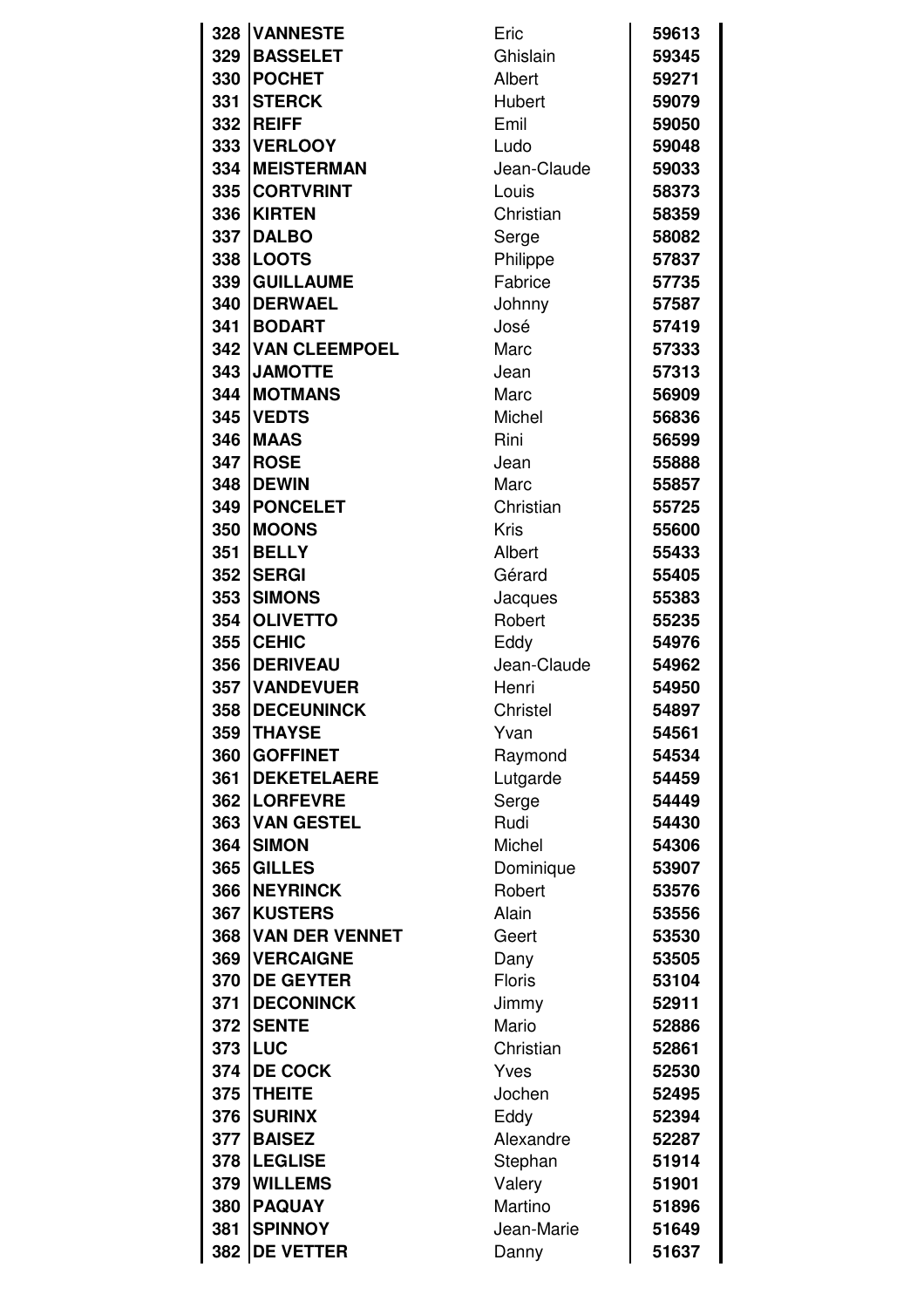| 383 | <b>DECARPENTRIE</b>     | Jacques              | 51618 |
|-----|-------------------------|----------------------|-------|
| 384 | <b>DEHAUT</b>           | Didier               | 51589 |
| 385 | <b>MEURANT</b>          | <b>Bruno</b>         | 51524 |
| 386 | <b>REYNDERS</b>         | Daniel               | 51521 |
| 387 | <b>VLAMIR</b>           | René                 | 51315 |
| 388 | <b>HAUSCHWITZ</b>       | <b>Claus Manfred</b> | 51141 |
| 389 | <b>GOORMAN</b>          | Rudy                 | 51123 |
| 390 | <b>BONTE</b>            | Willy                | 51118 |
| 391 | <b>DE BACKER</b>        | Wilfried             | 51090 |
| 392 | <b>DUBUS</b>            | Christine            | 51074 |
| 393 | <b>DE SMEDT</b>         | Serge                | 51066 |
| 394 | <b>VAN DYCK</b>         | Louis                | 50841 |
| 395 | <b>DE GRANDE</b>        | Fabrice              | 50492 |
| 396 | <b>LEFEBURE</b>         | Jozef                | 50384 |
| 397 | <b>RAMMAN</b>           | Ivan                 | 50369 |
| 398 | <b>QUINT</b>            | Philippe             | 50335 |
| 399 | <b>DENUIT</b>           | Jacques              | 50329 |
| 400 | <b>PLU</b>              | Kevin                | 50270 |
| 401 | <b>MORREN</b>           | Freddy               | 50117 |
| 402 | <b>HILDEBRAND</b>       | Karl                 | 49776 |
| 403 | <b>BALEMANS</b>         | Patrick              | 49623 |
| 404 | <b>GODFROID</b>         | Claude               | 49600 |
| 405 | <b>BOSMANS</b>          | Georges              | 49421 |
| 406 | <b>FIEMS</b>            | <b>Bertrand</b>      | 49378 |
| 407 | <b>SANTERMANS</b>       | Marèse               | 49370 |
| 408 | <b>CONDROTTE</b>        | Fabrice              | 49239 |
| 409 | <b>ENGLEBERT</b>        | Sébastien            | 48976 |
| 410 | <b>COURTOIS</b>         | Roland               | 48837 |
| 411 | <b>PERET</b>            | Jean-François        | 48697 |
| 412 | <b>DE GROOTE</b>        | Frédéric             | 48636 |
| 413 | <b>DE CONINCK</b>       | Guy                  | 48607 |
| 414 | <b>VANHAVERBEKE</b>     | Jan                  | 48516 |
| 415 | <b>VASTMANS</b>         | Luc                  | 48497 |
| 416 | <b>BOLLE</b>            | Jean-Pierre          | 48496 |
| 417 | <b>JANS</b>             | Didier               | 48273 |
| 418 | <b>MACHIELS</b>         | Josy                 | 47963 |
| 419 | <b>DELMEULLE</b>        | Christian            | 47480 |
|     | <b>420   LAMBRECHTS</b> | Jos                  | 47361 |
| 421 | <b>EMERE</b>            | Jean-Claude          | 47143 |
|     | <b>422 DAELEMANS</b>    | Patrick              | 46992 |
| 423 | <b>LECLERCQ</b>         | René                 | 46846 |
| 424 | <b>TORREKENS</b>        | Wilfried             | 46803 |
| 425 | <b>VASSART</b>          | J-C                  | 46728 |
| 426 | <b>BEX</b>              | Willy                | 46683 |
| 427 | <b>SMOLDERS</b>         | Daniel               | 46462 |
| 428 | <b>CRABTREE</b>         | Michel               | 46373 |
| 429 | <b>MAERTENS</b>         | Dominique            | 46314 |
| 430 | <b>PICHON</b>           | Jean                 | 46303 |
| 431 | <b>BRYSSINCK</b>        | Robert               | 46154 |
|     | 432   LACROIX           | Hervé                | 46083 |
| 433 | <b>MAES</b>             | Erik                 | 46080 |
| 434 | <b>TREKELS</b>          | Rudy                 | 46064 |
| 435 | <b>BEJSTRUP</b>         | Erik                 | 45779 |
| 436 | <b>LAMBERT</b>          | Guido                | 45659 |
| 437 | <b>DE KEERSMAEKER</b>   | Julien               | 45524 |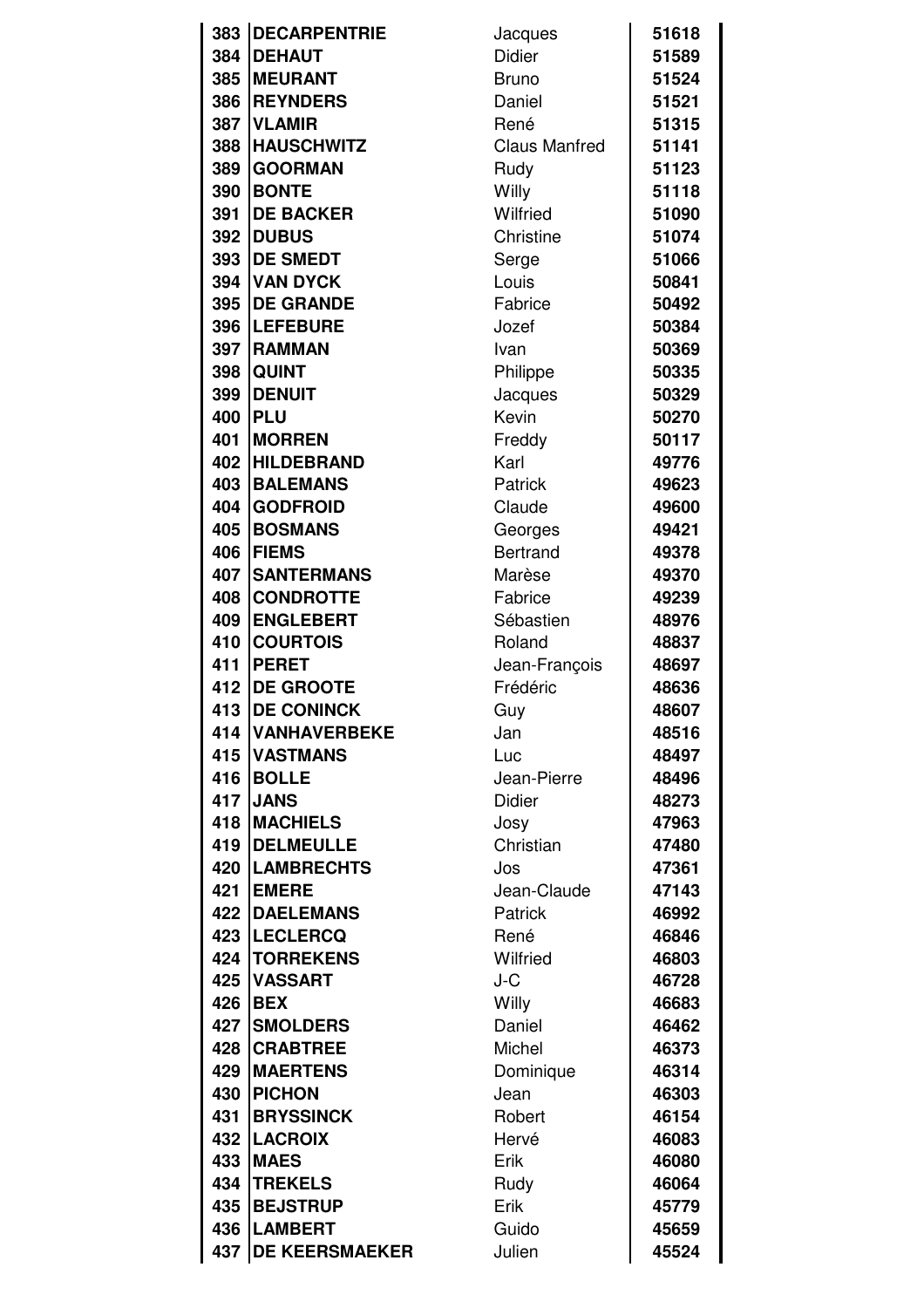|     | <b>438 VANDENBERGHE</b> | Théo              | 45517 |
|-----|-------------------------|-------------------|-------|
| 439 | <b>HERION</b>           | Pol               | 45511 |
| 440 | <b>IGERYL</b>           | Rudy              | 45443 |
| 441 | <b>TRIBOLET</b>         | <b>Bernard</b>    | 45393 |
|     | <b>442 DELESCLUSE</b>   | Laurent           | 45172 |
| 443 | <b>GRAVIER</b>          | Alain             | 45096 |
| 444 | <b>DAMBLON</b>          | Ernest            | 44837 |
| 445 | <b>TIRLO</b>            | Luc               | 44810 |
| 446 | <b>CLAUX</b>            | Roger             | 44596 |
|     | 447   LENAERTS          | Jos               | 44454 |
| 448 | <b>DE ZEEUW</b>         | Joël              | 44449 |
| 449 | <b>VAN WANTERGHEM</b>   | Adelin            | 44410 |
| 450 | <b>IMAHY</b>            | Frédéric          | 44300 |
| 451 | <b>IDE VOS</b>          | Christian         | 44184 |
| 452 | <b>DELPIRE</b>          | <b>Nicolas</b>    | 43997 |
| 453 | <b>BEERTEN</b>          | Tony              | 43910 |
| 454 | <b>DE NADAI</b>         | Marc              | 43879 |
| 455 | <b>FALTER</b>           | <b>Karl Heinz</b> | 43737 |
| 456 | <b>DUBOIS</b>           | Harry             | 43663 |
| 457 | <b>VAN TENDELOO</b>     | Walter            | 43647 |
| 458 | <b>FOSSOUL</b>          | Claude            | 43159 |
| 459 | <b>JAMAIGNE</b>         | <b>Didier</b>     | 42811 |
| 460 | <b>BEYS</b>             | Leslie            | 42801 |
| 461 | <b>DUCHENE</b>          | Daniel            | 42677 |
| 462 | <b>STUBBE</b>           | Ivan              | 42634 |
| 463 | <b>ALLOO</b>            | <b>Dieter</b>     | 42527 |
| 464 | <b>BEIRNARD</b>         | Léonard           | 42447 |
| 465 | <b>INIDERCORN</b>       | Michel            | 42409 |
| 466 | <b>CAVENS</b>           | Louis             | 41980 |
| 467 | <b>LIEUTENANT</b>       | Marc              | 41856 |
|     | <b>468 IVEKEMANS</b>    | Jos               | 41772 |
| 469 | <b>GUILLAUME</b>        | Philippe          | 41543 |
| 470 | <b>IPERSYN</b>          | Luc               | 41449 |
| 471 | <b>LURQUIN</b>          | Jean              | 41286 |
| 472 | <b>BOGAERT</b>          | Ernest            | 41195 |
| 473 | <b>STAQUET</b>          | Michel            | 41089 |
| 474 | <b>DEMEYERE</b>         | Alain             | 40849 |
| 475 | <b>MARTENS</b>          | Alfons            | 40771 |
| 476 | <b>IFOKAN</b>           | Jean-Luc          | 40745 |
|     | 477 VAN DEN BOSSCHE     | Alain             | 40664 |
| 478 | <b>ABSALON</b>          | Johnny            | 40652 |
| 479 | <b>DRESSE</b>           | Daniel            | 40608 |
| 480 | <b>DAEMS</b>            | Marc              | 40599 |
| 481 | <b>HAESENNE</b>         | Marc              | 40546 |
| 482 | <b>DEWULF</b>           | <b>Dirk</b>       | 40531 |
| 483 | <b>IFONTEYNE</b>        | <b>Thierry</b>    | 40444 |
| 484 | <b>ROMPEN</b>           | Ghislain          | 40424 |
| 485 | <b>DE KEMPENEER</b>     | Roger             | 40364 |
| 486 | <b>HOORNAERT</b>        | Guy               | 40296 |
| 487 | <b>PIROUX</b>           | René              | 40158 |
| 488 | <b>VERMOTE</b>          | <b>Dirk</b>       | 40009 |
| 489 | <b>TIMMERS</b>          | Georges           | 39899 |
| 490 | <b>DESOMER</b>          | Henri             | 39798 |
| 491 | <b>ANDRIANNE</b>        | Jerry             | 39757 |
| 492 | <b>WIJNANDS</b>         | Cor               | 39688 |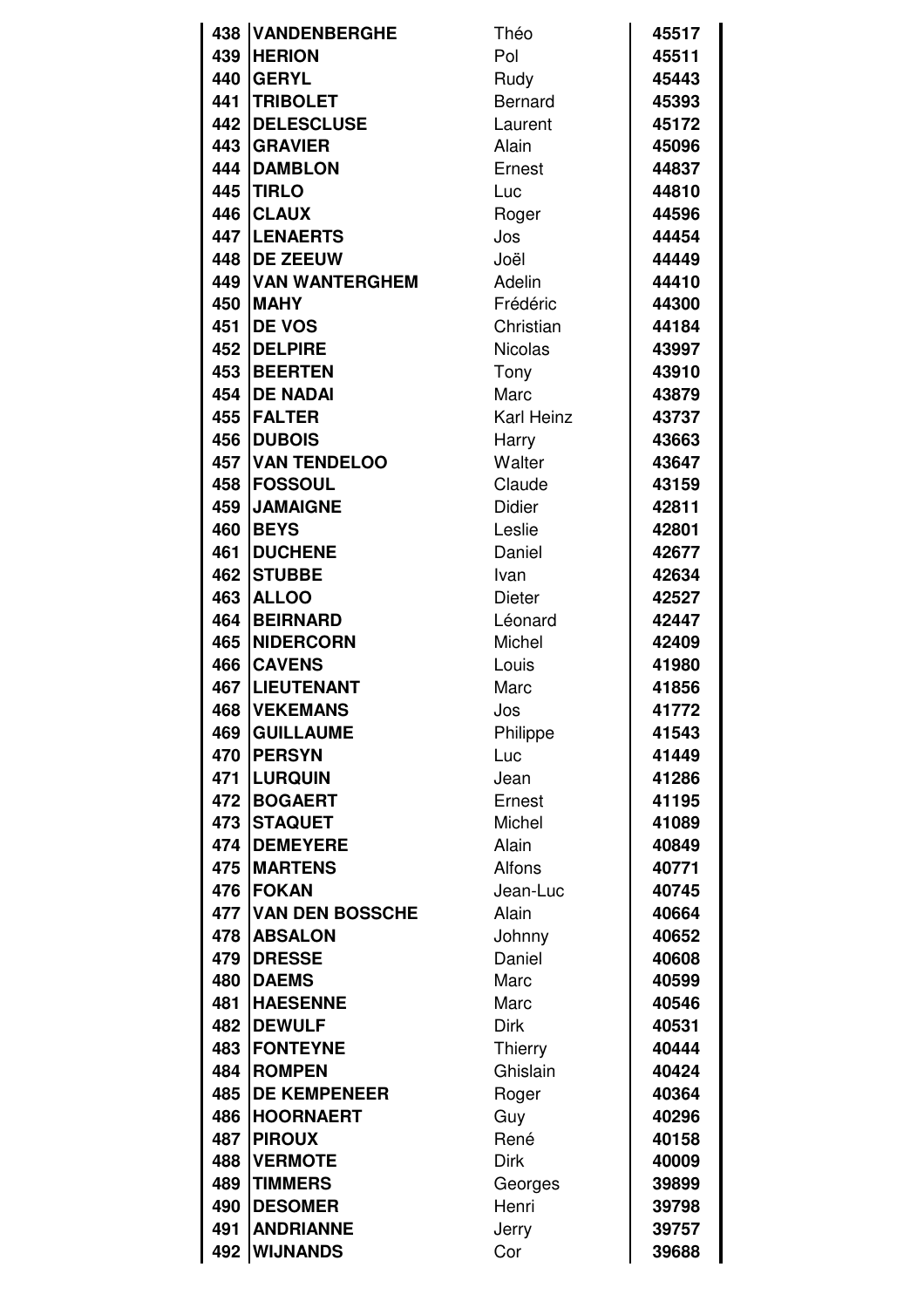|          | 493 EYCKMANS           | Léopold        | 39499 |
|----------|------------------------|----------------|-------|
| 494      | <b>BREUER</b>          | Erich          | 39494 |
| 495      | <b>IVERVAET</b>        | Edgard         | 39448 |
| 496      | <b>SWOLFS</b>          | Christiana     | 39422 |
| 497      | <b>HOUBEN</b>          | Johan          | 39338 |
| 498      | <b>THYS</b>            | Pierre         | 39202 |
| 499      | <b>HEYNINCK</b>        | Michel         | 38953 |
| 500      | <b>KÖTTGEN</b>         | Horst          | 38886 |
| 501      | <b>JACOB</b>           | Catherine      | 38881 |
| 502      | <b>MEERSSEMAN</b>      | André          | 38871 |
| 503      | <b>LARUELLE</b>        | René           | 38808 |
| 504      | <b>DENIS</b>           | Olivier        | 38797 |
| 505      | <b>GEERINCKX</b>       | Joseph         | 38725 |
| 506      | <b>SOEFFERS</b>        | Alain          | 38713 |
| 507      | <b>DESMAREE</b>        | Francis        | 38532 |
| 508      | <b>DEVELTER</b>        | Claude         | 38417 |
| 509      | <b>KOCKELMANN</b>      | Hans-Peter     | 38351 |
| 510      | <b>WUYTS</b>           | <b>Nick</b>    | 38323 |
| 511      | <b>DE WITTE</b>        | Luke           | 38043 |
|          | 512 BIJL               | Ronny          | 37758 |
| 513      | <b>HUBIN</b>           | Geneviève      | 37592 |
| 514      | <b>ISAAC</b>           | Francis        | 37487 |
| 515      | <b>RASSON</b>          | <b>Bernard</b> | 37392 |
| 516      | <b>DELFOSSE</b>        | Jean-Pol       | 37380 |
| 517      | <b>VAN ACKER</b>       | Marc           | 37284 |
| 518      | <b>GEENS</b>           | Gustaaf        | 37229 |
| 519      | <b>TOTTE</b>           | Paul           | 37057 |
| 520      | <b>TIMMERMANS</b>      | Joseph         | 36971 |
| 521      | <b>ROMEDENNE</b>       | Philippe       | 36800 |
| 522      | <b>GRISOLLE</b>        | Yvan           | 36750 |
| 523      | <b>CECCATO</b>         | Jean-Jacques   | 36555 |
|          | 524 ALLMANS            | Manfred        | 36479 |
| 525      | <b>VAN DEN NEUCKER</b> | Jan            | 36388 |
| 526      | <b>VANDEBROECK</b>     | Jean-Marie     | 36388 |
| 527      | <b>PORREWECK</b>       | Jean-Claude    | 36305 |
| 528      | <b>HENNEBO</b>         | Philippe       | 36266 |
| 529      | <b>GEEURICKX</b>       | Frans          | 36252 |
| 530      | <b>JANSSENS</b>        | Roger          | 36206 |
| 531      | <b>VANDENHAUTE</b>     | Serge          | 36100 |
| 532      | <b>VAN DEN BORRE</b>   | Michel         | 36085 |
| 533      | <b>PARIZEL</b>         | Marc           | 36048 |
|          | 534   MARLIER          | Daniel         | 35925 |
| 535      | <b>BRACKE</b>          | Christophe     | 35805 |
| 536<br>I | <b>SIMONS</b>          | Jean-Marie     | 35746 |
| 537      | <b>AERNAERT</b>        | Arsène         | 35729 |
| 538      | <b>RADU</b>            | Jean-Claude    | 35521 |
| 539      | <b>LAVEND'HOMME</b>    | Willy          | 35471 |
| 540      | <b>VERSTEGEN</b>       | Georges        | 35460 |
| 541      | <b>DEBRUYNE</b>        | Frans          | 35359 |
| 542      | <b>HUPPERTZ</b>        | <b>Patrick</b> | 35329 |
| 543<br>I | <b>SIQUET</b>          | Eric           | 35326 |
| 544      | <b>BECKER</b>          | Rudy           | 35236 |
| 545      | <b>SQUELARD</b>        | Alain          | 35204 |
| 546      | <b>MICKLETHWAITE</b>   | Ronald         | 35086 |
| 547      | <b>SCHMIDT</b>         | Guido          | 34998 |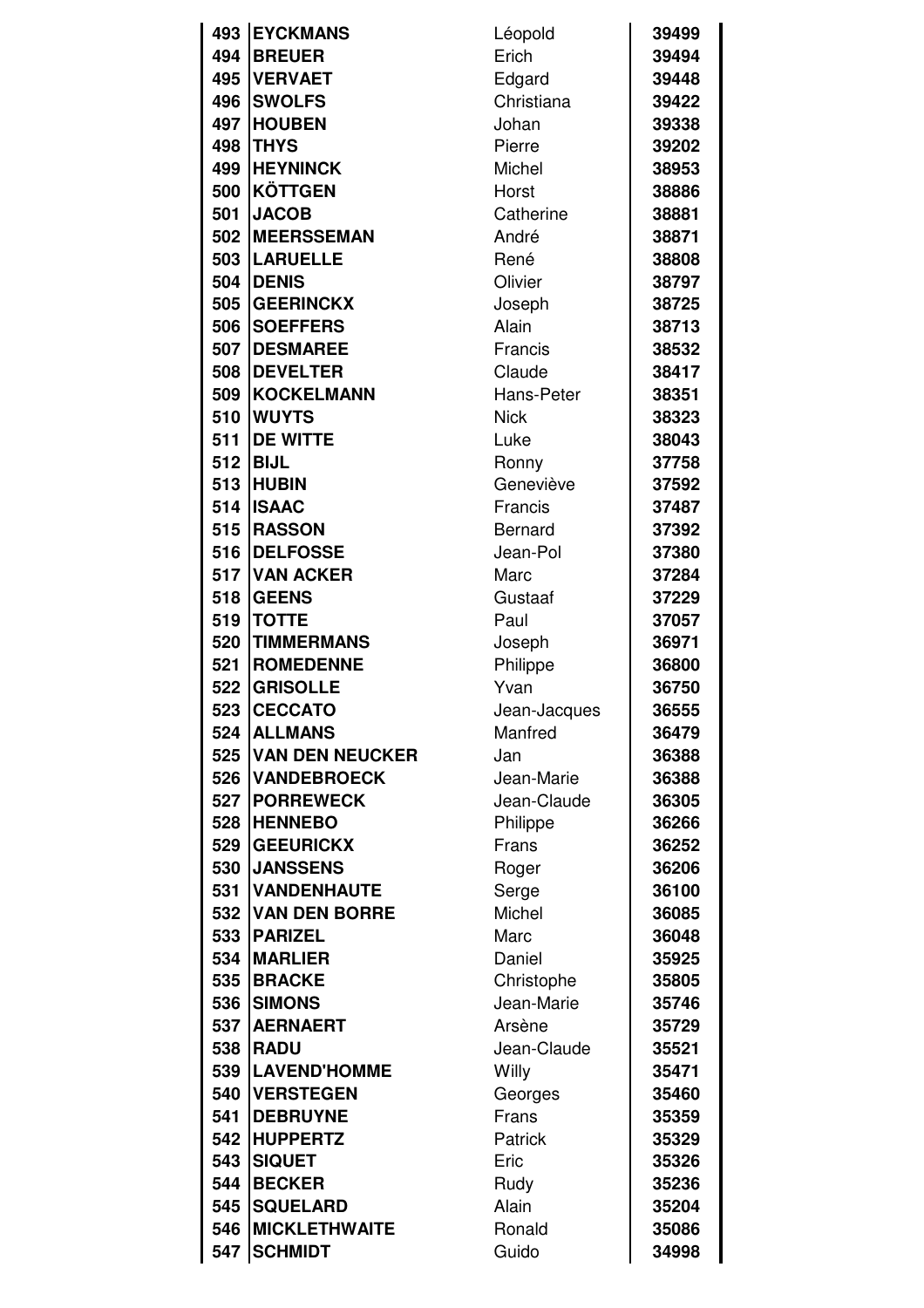|     | 548 BERNIS          | Christian    | 34876 |
|-----|---------------------|--------------|-------|
| 549 | <b>VANDERZEYPEN</b> | Christian    | 34823 |
| 550 | <b>GEERAERTS</b>    | <b>Dirk</b>  | 34728 |
| 551 | <b>GOEMAN</b>       | Marnick      | 34686 |
| 552 | <b>STOFFELS</b>     | Eddy         | 34661 |
| 553 | <b>BALDASSARRE</b>  | Antonio      | 34659 |
| 554 | <b>BODART</b>       | Francis      | 34618 |
| 555 | <b>IDEBRUYN</b>     | Alain        | 34552 |
| 556 | <b>THEUNIS</b>      | Albert       | 34450 |
| 557 | <b>DEMAN</b>        | Philippe     | 34413 |
| 558 | <b>POSTELMANS</b>   | Romain       | 34370 |
| 559 | <b>VAN VYNCKT</b>   | Rudi         | 34198 |
| 560 | <b>INACKAERTS</b>   |              |       |
|     |                     | Romain       | 34171 |
| 561 | <b>MICHIELSEN</b>   | Constant     | 33993 |
| 562 | <b>LIESSENS</b>     | Patrick      | 33983 |
| 563 | <b>DAVIDSON</b>     | Francis      | 33546 |
| 564 | <b>DELBAEN</b>      | Etienne      | 33468 |
| 565 | <b>PECHEUR</b>      | Jean-Claude  | 33378 |
| 566 | <b>BROUILLARD</b>   | Pascal       | 33357 |
| 567 | <b>IREYMEN</b>      | Jean-Pierre  | 33350 |
| 568 | <b>VAN HOOVELS</b>  | Luc          | 33348 |
| 569 | <b>ILIEVENS</b>     | Noël         | 33329 |
| 570 | <b>GEERSHEUVELS</b> | Pierre       | 33211 |
| 571 | <b>MOEYAERT</b>     | Franky       | 33147 |
| 572 | <b>IMELARDY</b>     | Raymond      | 33127 |
| 573 | <b>FLORIDUZ</b>     | Marielle     | 33088 |
| 574 | <b>HEIDERSCHEID</b> | Albert       | 32992 |
| 575 | <b>IFRANCOTTE</b>   | Jean         | 32883 |
| 576 | <b>ITERREN</b>      | Frank        | 32868 |
| 577 | <b>LEKENS</b>       | Marc         | 32783 |
| 578 | <b>JORISSEN</b>     | Jos          | 32682 |
|     | 579 LURSON          | Claude       | 32640 |
| 580 | <b>CARBONETTI</b>   | Claudio      | 32613 |
| 581 | <b>PIRLET</b>       | Alain        | 32596 |
|     | 582 VAN HOOREN      | Edmond       | 32463 |
| 583 | <b>DUBOIS</b>       | Guy          | 32141 |
| 584 | <b>FREDERIX</b>     | Patrick      | 32047 |
| 585 | <b>D'HONDT</b>      | Jimmy        | 31759 |
| 586 | <b>BOUCHET</b>      | Georges      | 31656 |
| 587 | <b>HOUDY</b>        | Jean         | 31595 |
| 588 | <b>DE BAETS</b>     | Franky       | 31329 |
| 589 | <b>MARS</b>         | Jean         | 31295 |
| 590 | <b>VANDROMME</b>    | Serge        | 31270 |
| 591 | <b>MEYS</b>         | Stefaan      | 31192 |
|     | 592   SAENEN        | Marc         | 31173 |
| 593 | <b>DUCKERS</b>      | <b>Bruno</b> | 31171 |
| 594 | <b>LAMMERANT</b>    | Paul         | 31169 |
| 595 | <b>GODEFROID</b>    | Thierry      | 31058 |
| 596 | <b>SEYSSENS</b>     | Danny        | 31026 |
| 597 | <b>BIRON</b>        | Claude       | 30993 |
| 598 | <b>GILSON</b>       | Hubert       | 30991 |
| 599 | <b>RONVEAUX</b>     | Luc          | 30988 |
| 600 | <b>DEHESSELLE</b>   | André        | 30901 |
| 601 | <b>LOOTS</b>        | Frank        | 30894 |
| 602 | <b>VAN BEVER</b>    | Philippe     | 30846 |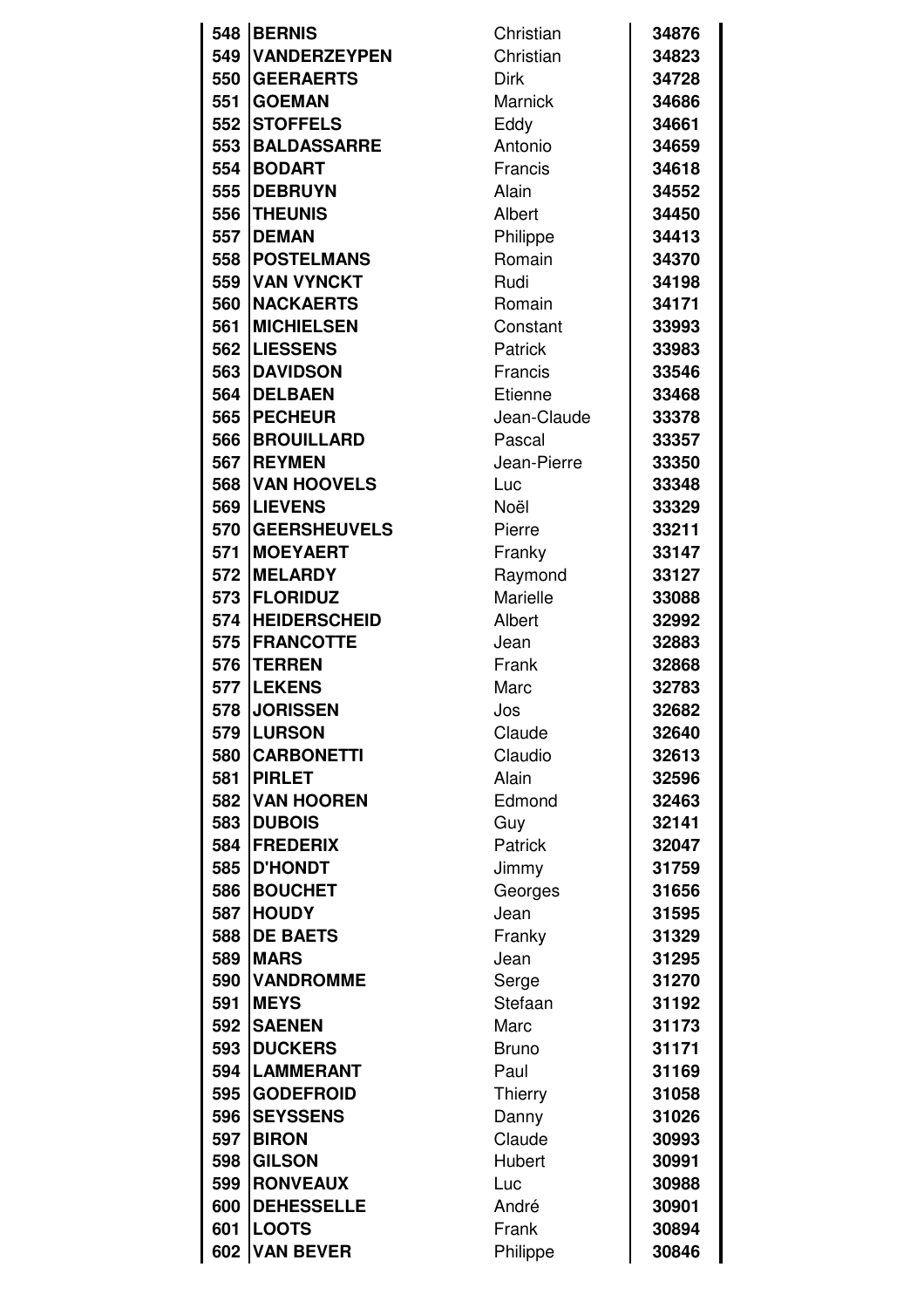|            | 603 PANTO                         | Antonino Angelo     | 30825          |
|------------|-----------------------------------|---------------------|----------------|
| 604        | <b>VANDERMAESEN</b>               | Guido               | 30823          |
| 605        | <b>BROUWER</b>                    | <b>Dineke</b>       | 30702          |
| 606        | <b>LEURQUIN</b>                   | Annick              | 30600          |
| 607        | <b>VANWEYENBERG</b>               | Marc                | 30410          |
| 608        | <b>DELCOURT</b>                   | Paul                | 30391          |
| 609        | <b>KENNES</b>                     | Pierre              | 30310          |
| 610        | <b>PERSYN</b>                     | Gerrit              | 30281          |
| 611        | <b>VAN DE PUTTE</b>               | Eddy                | 30103          |
| 612        | <b>DAVE</b>                       | Pol                 | 30093          |
| 613        | <b>DUBOIS</b>                     | Marcel              | 30065          |
| 614        | <b>DE PESSEMIER</b>               | Danny               | 30057          |
| 615        | <b>PLUQUET</b>                    | Georges             | 29872          |
| 616        | <b>BERRE</b>                      | Philippe            | 29839          |
| 617        | <b>DEWACHTER</b>                  | Walter              | 29817          |
| 618        | <b>IPEETERS</b>                   | Ivo                 | 29599          |
| 619        | <b>BUIS</b>                       | Gérard              | 29492          |
| 620        | <b>DE DYCKER</b>                  | Tom                 | 29471          |
| 621        | <b>VIEUXJEAN</b>                  | David               | 29468          |
| 622        | <b>WOUTERS</b>                    | Kim                 | 29199          |
| 623        | <b>GRIFFROY</b>                   | Marc                | 29160          |
| 624        | <b>BONGARTZ</b>                   | Georg               | 29137          |
| 625        | <b>NEMETH</b>                     | Stéphane            | 29137          |
| 626        | <b>JENSEN</b>                     | Hanne               | 29069          |
| 627        | <b>IEMANS</b>                     | Roland              | 29029          |
| 628        | <b>DUCHENE</b>                    | Philippe            | 29021          |
| 629        | <b>JERUSALEM</b>                  | Steven              | 28848          |
| 630        | <b>OFFERGELT</b>                  |                     | 28815          |
| 631        | <b>BOUTON</b>                     | Antony<br>Germain   | 28800          |
| 632        | <b>VAN GYSEL</b>                  | Jean                | 28563          |
| 633        | <b>DE ROOSE</b>                   |                     | 28544          |
| 634        | <b>BRYNAERT</b>                   | Freddy              | 28328          |
| 635        | <b>VAN DER VOORT</b>              | Freddy<br>Jos       | 28203          |
| 636        | <b>BAES</b>                       | <b>Rik</b>          | 28188          |
| 637        | <b>GILMORE</b>                    | Jackie              | 28181          |
|            | <b>VENEGONI</b>                   | Henri               |                |
| 638        | <b>PASCHAL</b>                    |                     | 28181          |
| 639<br>640 | <b>MALDAGUE</b>                   | Philippe            | 28165          |
| 641        | <b>CLAEYS</b>                     | José                | 28164          |
| 642        | <b>ICLEENEWERCK</b>               | <b>Patrick</b>      | 28107<br>28030 |
| 643        | <b>VIERENDEELS</b>                | Willy<br>Célestin   |                |
| 644        | <b>IRYKEN</b>                     |                     | 28007          |
| 645        | <b>VAN LEMBERGEN</b>              | Josiane<br>Frederik | 28003<br>27941 |
| 646        | <b>GILLET</b>                     | Jean-Marie          |                |
| 647        | <b>EVERAERT</b>                   | Karina              | 27899<br>27796 |
|            | <b>BRICHART</b>                   |                     |                |
| 648        |                                   | Henri               | 27752          |
| 649        | <b>RADERMACHER</b>                | Werner              | 27739          |
| 650<br>651 | <b>VAN GORP</b><br><b>ANTUNES</b> | Eddy<br>Antonio     | 27688          |
|            |                                   |                     | 27627          |
| 652        | <b>BIGICA</b>                     | Carmelo             | 27466          |
| 653        | <b>BEAUTHIER</b>                  | René                | 27439          |
| 654        | <b>DEFOSSEZ</b>                   | René                | 27435          |
| 655        | <b>LOGGHE</b>                     | Guy                 | 27229          |
| 656        | <b>GHAYE</b>                      | Raymond             | 27223          |
| 657        | <b>COENEN</b>                     | Serge               | 27152          |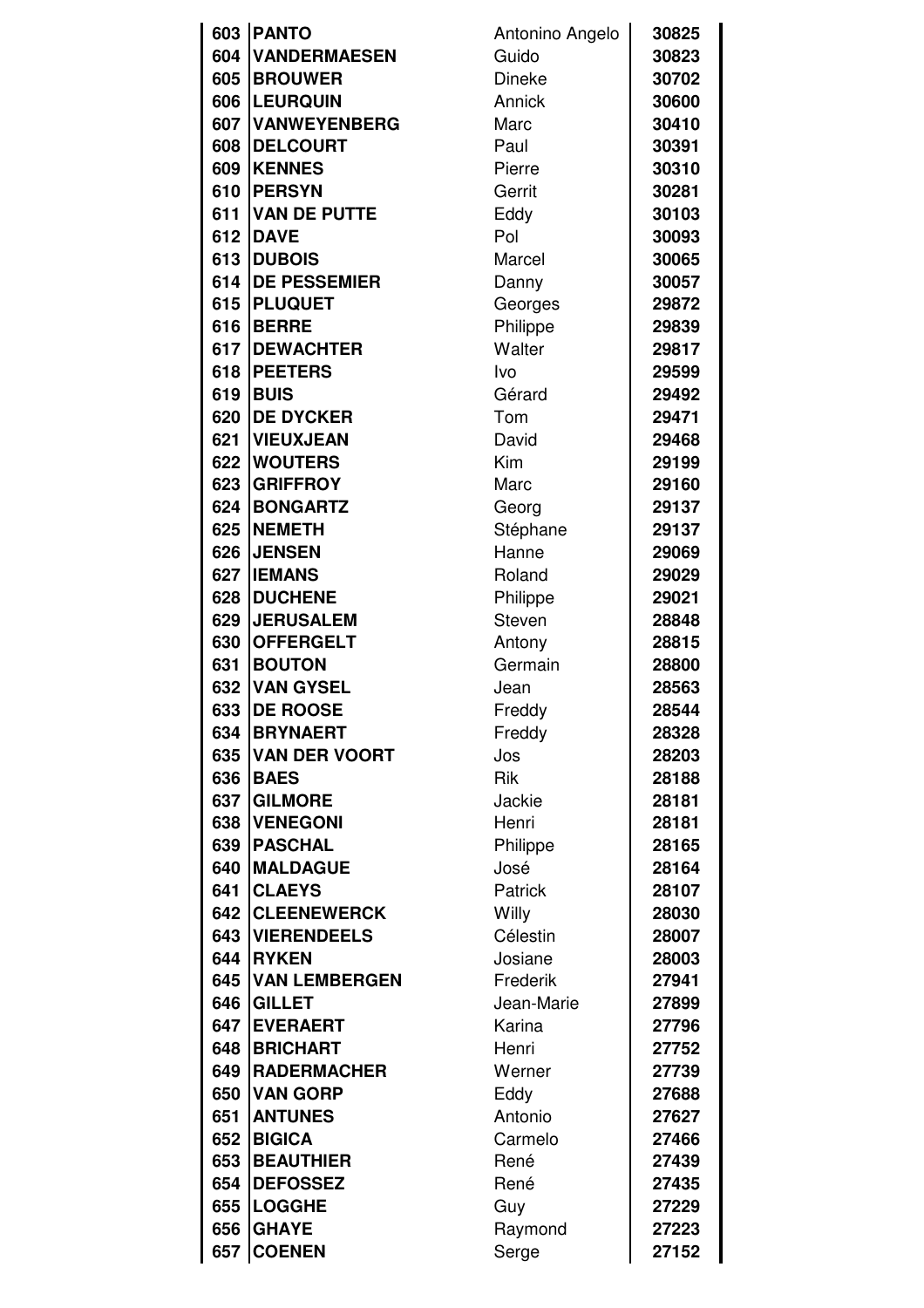| 658 | <b>IMATTHYS</b>        | Luc         | 27067 |
|-----|------------------------|-------------|-------|
| 659 | <b>MAENE</b>           | Johnny      | 27031 |
| 660 | <b>MEHAGNOUL</b>       | Georges     | 26928 |
| 661 | <b>ELEN</b>            | Michel      | 26837 |
| 662 | <b>UBBEN</b>           | Jaak        | 26830 |
| 663 | <b>VANDAELE</b>        | Patrick     | 26824 |
| 664 | <b>SLABBINCK</b>       | Patrick     | 26798 |
| 665 | <b>DELFORGE</b>        | Léon        | 26748 |
| 666 | <b>SERET</b>           | Louis       | 26733 |
| 667 | <b>VAN GOSSUM</b>      | Guy         | 26587 |
| 668 | <b>PAUL</b>            | Jean-Louis  | 26500 |
| 669 | <b>WISNIEWSKI</b>      | Sandra      | 26480 |
| 670 | <b>SOLHEID</b>         | Edgard      | 26458 |
| 671 | <b>BERNARD</b>         | Gilbert     | 26432 |
| 672 | <b>SNELDERS</b>        | Jef         | 26416 |
| 673 | <b>IWERY</b>           | Emile       | 26245 |
| 674 | <b>IMONTY</b>          | Jacques     | 26216 |
| 675 | <b>VAN BRANDT</b>      | Frank       | 26216 |
| 676 | <b>ENGELBEENS</b>      | Michel      | 26177 |
| 677 | <b>DA SILVA</b>        | Patricia    | 25963 |
| 678 | <b>BEAUMONT</b>        | Dominique   | 25904 |
| 679 | <b>ROTTIERS</b>        | Marc        | 25879 |
| 680 | <b>SCHILLING</b>       | Jean-Pierre | 25862 |
| 681 | <b>LEMAL</b>           | Michel      | 25843 |
| 682 | <b>GREIN</b>           | Gérard      | 25750 |
| 683 | <b>PLAIRE</b>          | Patrick     | 25698 |
| 684 | <b>LAMME</b>           | Yvon        | 25688 |
| 685 | <b>MARION</b>          | Robert      | 25680 |
| 686 | <b>FERRARI</b>         | Michel      | 25592 |
| 687 | <b>VANKERCKHOVEN</b>   | Christian   | 25592 |
| 688 | <b>NOUWEN</b><br>I     | Karel       | 25534 |
| 689 | <b>SMETS</b>           | Pierre      | 25473 |
| 690 | <b>DE PESSEMIER</b>    | Sven        | 25436 |
| 691 | <b>MAASSEN</b>         | Michael     | 25430 |
| 692 | <b>DE POUW</b>         | Eric        | 25373 |
| 693 | <b>ARENS</b>           | Willy       | 25339 |
| 694 | <b>LEBON</b>           | Eddy        | 25308 |
| 695 | <b>AUWERX</b>          | Gery        | 25234 |
| 696 | <b>VANGOIDSENHOVEN</b> | André       | 25230 |
| 697 | <b>VAN DEN EYNDE</b>   | Benny       | 25069 |
| 698 | <b>HEINE</b>           | Serge       | 25061 |
| 699 | <b>SEYNAEVE</b>        | Remi        | 25036 |
| 700 | <b>LOTMAN</b>          | C           | 24999 |
| 701 | <b>VAN GORP</b>        | Eugeen      | 24948 |
|     | 702   THOMAS           | Patrick     | 24882 |
| 703 | <b>FOLIE</b>           | Yvon        | 24855 |
| 704 | <b>WOLFS</b>           | Jean-Pierre | 24853 |
| 705 | <b>HALING</b>          | Lejo        | 24802 |
| 706 | <b>BRABANT</b>         | Claude      | 24799 |
| 707 | <b>IBYL</b>            | Roger       | 24756 |
| 708 | <b>TACK</b>            | Florent     | 24720 |
| 709 | <b>LAMOLLE</b>         | Pascal      | 24683 |
| 710 | <b>HONINGS</b>         | Francis     | 24656 |
| 711 | <b>LIMAGE</b>          | Jacques     | 24654 |
| 712 | <b>FATALINI</b>        | Pietro      | 24651 |
|     |                        |             |       |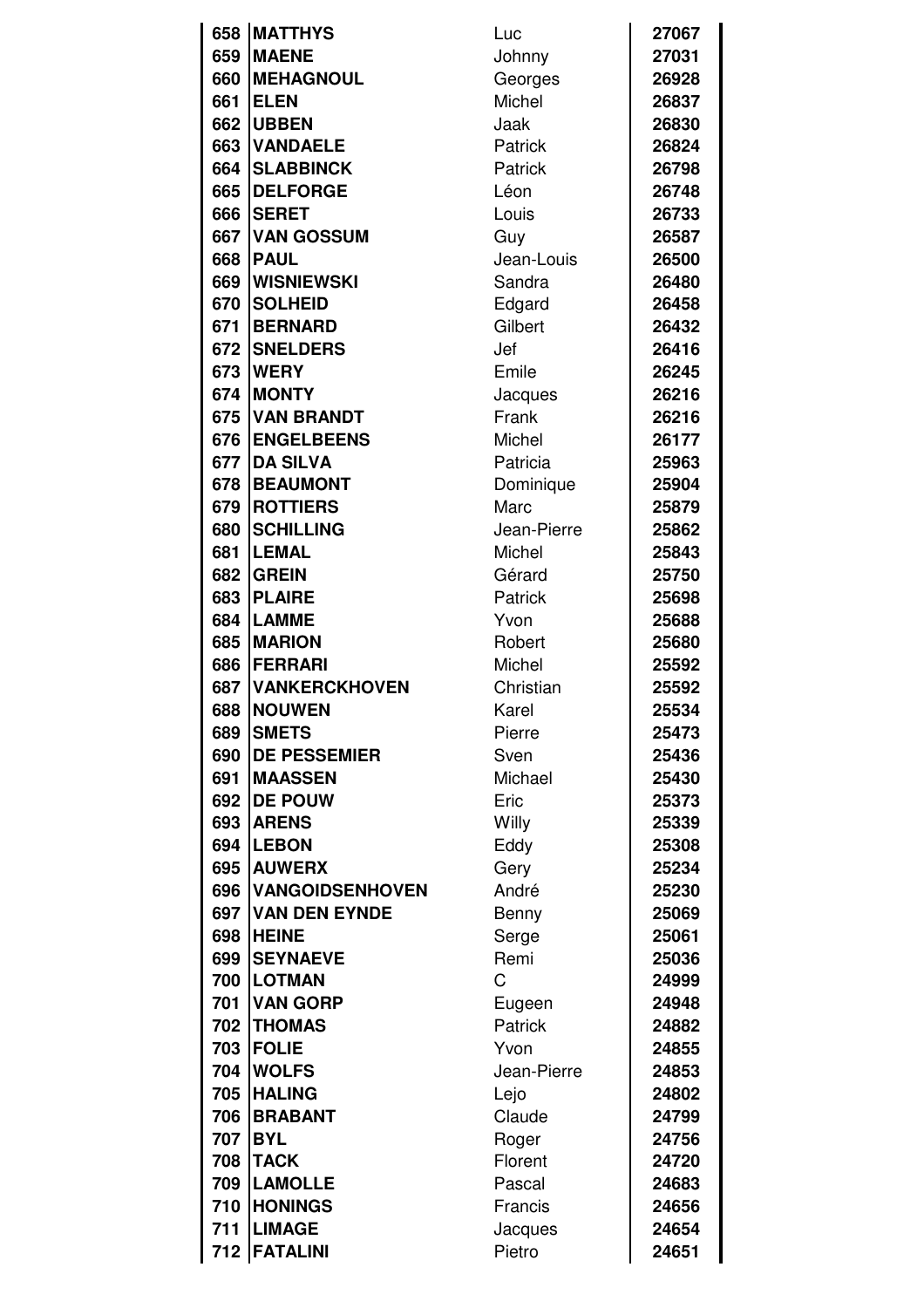|     | 713 DEBIEVRE           | Kristel        | 24584 |
|-----|------------------------|----------------|-------|
| 714 | <b>DELVIGNE</b>        | Julien         | 24539 |
| 715 | <b>BLANCKAERT</b>      | Eric           | 24482 |
|     | 716   PREUMONT         | Jacques        | 24455 |
|     | 717  LECLERC           | Jean-Luc       | 24451 |
| 718 | <b>DE VOS</b>          | André          | 24426 |
| 719 | <b>SCHOLLAERT</b>      | Ronny          | 24422 |
| 720 | <b>OPDENACKER</b>      | Michel         | 24326 |
| 721 | <b>IMAZZIER</b>        | Claude         | 24298 |
|     | <b>722 SERVERIUS</b>   | Luk            | 24274 |
| 723 | <b>VANDEN BOSSCHE</b>  | Walter         | 24271 |
| 724 | <b>DEPUYDT</b>         | Luc            | 24184 |
| 725 | <b>RADERMACHER</b>     | Léon           | 24165 |
| 726 | <b>CARTIAUX</b>        | Claude         | 24137 |
|     | 727  LECLERRE          | <b>Bruno</b>   | 24107 |
| 728 | <b>VANDEN BUSSCHE</b>  | Jean-Pierre    | 24008 |
| 729 | <b>VAN DEN BRANDEN</b> | Peter          | 23959 |
| 730 | <b>DE RIDDER</b>       | Gustaaf        | 23957 |
| 731 | <b>IMINSART</b>        | Michaël        | 23891 |
| 732 | <b>QUARTIER</b>        | Geert          | 23781 |
| 733 | <b>TORDEUR</b>         | Jean-Louis     | 23739 |
| 734 | <b>PUGLIESE</b>        | Enrico         | 23708 |
| 735 | <b>VAN DEN HEUVEL</b>  | Martin         | 23666 |
| 736 | <b>BEELEN</b>          | Jules          | 23567 |
| 737 | <b>ANSENNE</b>         | Jacques        | 23547 |
| 738 | <b>CRABBE</b>          | Stefaan        | 23464 |
| 739 | <b>DEGUIL</b>          | Yvon           | 23412 |
| 740 | <b>GEERAERTS</b>       | <b>Bert</b>    | 23395 |
| 741 | <b>CAMPO</b>           | François       | 23365 |
| 742 | <b>DECLEIR</b>         | Gery           | 23342 |
|     | <b>743 VAN ERCK</b>    | Johnny         | 23337 |
|     | 744 JAR                | Victor         | 23304 |
| 745 | <b>VALKENIERS</b>      | Guy            | 23220 |
| 746 | <b>BEGUIN</b>          | Wilfried       | 23214 |
| 747 | <b>CRABBE</b>          | Daniel         | 23192 |
| 748 | <b>IDEKEERSGIETER</b>  | Franky         | 23139 |
| 749 | <b>ROSSEEL</b>         | Patrick        | 23123 |
| 750 | <b>LEMAIRE</b>         | Marc-Edgard    | 23097 |
| 751 | <b>IDELAUNOIS</b>      | Marcel         | 23042 |
|     | 752   LEONARD          | Jacques        | 23027 |
|     | 753   VAN INGELGEM     | Hugo           | 23024 |
| 754 | <b>SCHAEK</b>          | Louis          | 23017 |
| 755 | <b>KEPPENNE</b>        | André          | 22919 |
| 756 | <b>BOSTYN</b>          | Jean-Luc       | 22847 |
| 757 | <b>ROEBBEN</b>         | Guido          | 22829 |
| 758 | <b>SMEETS</b>          | Raf            | 22758 |
| 759 | <b>HEINEN</b>          | Corinne        | 22751 |
| 760 | <b>STEURS</b>          | Tony           | 22721 |
| 761 | <b>TORDEUR</b>         | Michel         | 22710 |
| 762 | <b>DELIN</b>           | Jacques        | 22671 |
| 763 | <b>CRABBE</b>          | Paul           | 22615 |
| 764 | <b>GOYENS</b>          | <b>Nicolas</b> | 22444 |
| 765 | <b>HONOF</b>           | Peter          | 22408 |
|     |                        |                |       |
| 766 | <b>TIMMERMAN</b>       | Eric           | 22405 |
|     | 767   WOUTERS          | Julien         | 22350 |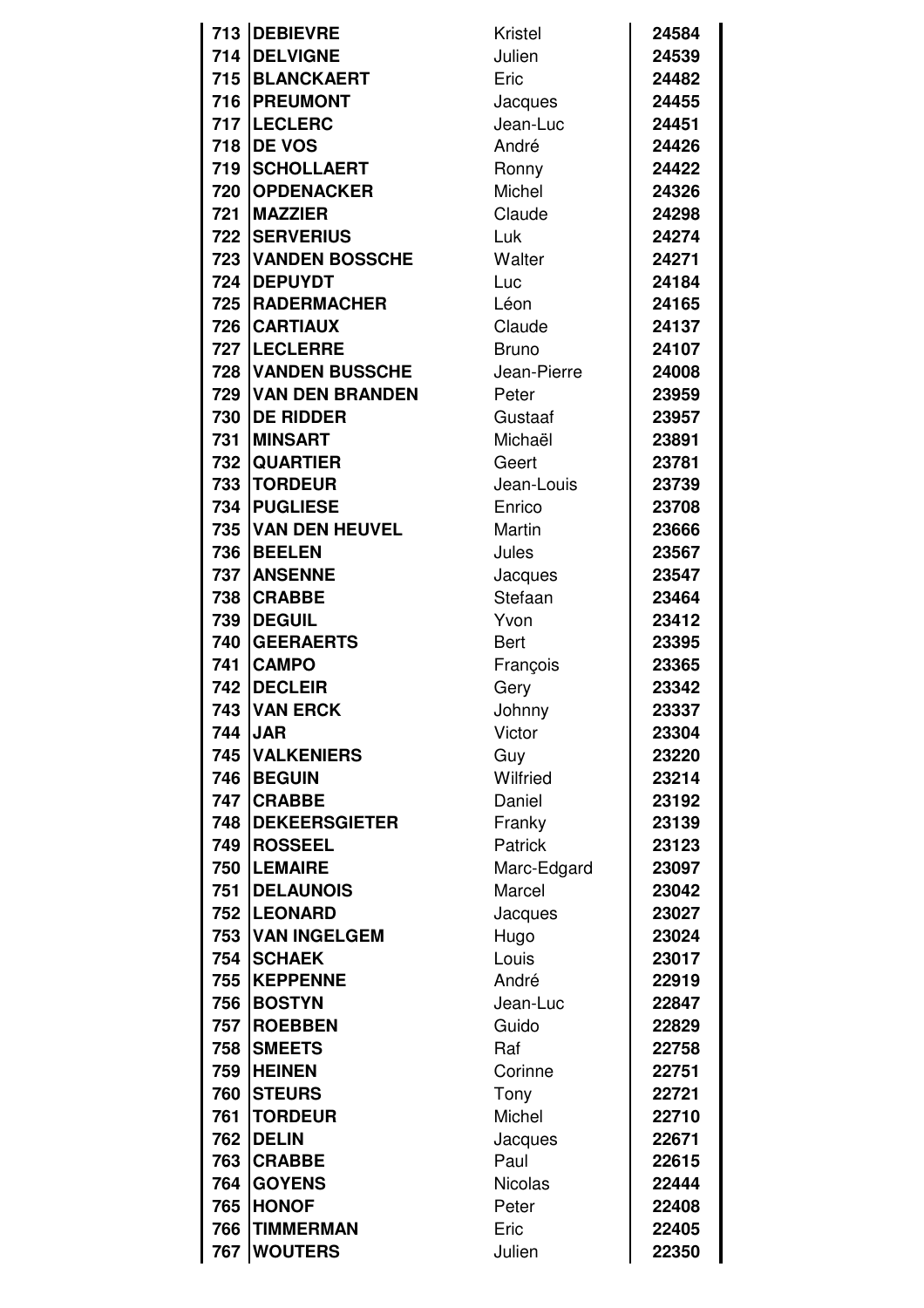| 768 | <b>WILDIERS</b>       |                |       |
|-----|-----------------------|----------------|-------|
|     |                       | Roger          | 22325 |
| 769 | <b>EVERAERT</b>       | Ronny          | 22283 |
| 770 | <b>IMEYSMANS</b>      | <b>Britta</b>  | 22210 |
| 771 | <b>BONNEZ</b>         | <b>Dirk</b>    | 22192 |
| 772 | <b>BEYS</b>           | Patrick        | 22143 |
| 773 | <b>MAELSTAF</b>       | Patrick        | 22131 |
| 774 | <b>MOORKENS</b>       | Ludo           | 22051 |
| 775 | <b>GOUDRON</b>        | Eric           | 22041 |
| 776 | <b>LEENARS</b>        | Thierry        | 22038 |
| 777 | <b>TEIRLYNCK</b>      | Alain          | 22033 |
| 778 | <b>ANTOINE</b>        | Patrick        | 22030 |
| 779 | <b>CEYSSENS</b>       | Valère         | 22023 |
| 780 | <b>BREESCH</b>        | Christian      | 21979 |
| 781 | <b>HENRIETTE</b>      | Renald         | 21900 |
| 782 | <b>ELENS</b>          | Eduard         | 21856 |
| 783 | <b>JAUMOTTE</b>       | Philippe       | 21794 |
| 784 | <b>DEGEY</b>          | Rudi           | 21751 |
| 785 | <b>MICHEL</b>         | Eric           | 21708 |
| 786 | <b>LAUWENS</b>        | Willy          | 21637 |
| 787 | <b>BIJLOOS</b>        | Jean-Paul      | 21636 |
| 788 | <b>VERLE</b>          | Etienne        | 21624 |
| 789 | <b>WELLIN</b>         | Jean-Claude    | 21602 |
| 790 | <b>VALKX</b>          | Frank          | 21551 |
| 791 | <b>VAN DEN BROECK</b> | Erik           | 21545 |
| 792 | <b>SERCU</b>          | Jean-Pierre    |       |
|     |                       |                | 21530 |
| 793 | <b>DE RAEVE</b>       | Richard        | 21527 |
| 794 | <b>DAVID</b>          | Joël           | 21463 |
| 795 | <b>VELTHOF</b>        | Patrick        | 21455 |
| 796 | <b>GOFFART</b>        | André          | 21452 |
| 797 | <b>EYCKMANS</b>       | Tom            | 21366 |
| 798 | <b>ITOFI FN</b>       | Guy            | 21327 |
| 799 | <b>EPPE</b>           | Alain          | 21288 |
| 800 | <b>RAVATI</b>         | Lucas          | 21207 |
| 801 | <b>SMEUNINX</b>       | Ronny          | 21035 |
| 802 | <b>BRANDERS</b>       | Roger          | 21016 |
| 803 | <b>SPINI</b>          | <b>Bruno</b>   | 20931 |
| 804 | <b>RENOIR</b>         | Eric           | 20908 |
| 805 | <b>RATZ</b>           | John           | 20903 |
| 806 | <b>BOULANGER</b>      | Thomas         | 20895 |
| 807 | <b>DECEUSTER</b>      | Pierre         | 20875 |
| 808 | <b>DEMESMAKER</b>     | Alain          | 20873 |
| 809 | <b>PAQUET</b>         | Michel         | 20712 |
| 810 | <b>VAGENENDE</b>      | Daniel         | 20707 |
| 811 | <b>DE BACKER</b>      | <b>Bernard</b> | 20705 |
|     | 812   QUIRIJNEN       | Wannes         | 20673 |
| 813 | <b>DELAERE</b>        | Eric           | 20667 |
| 814 | <b>BARTELS</b>        | Guido          | 20634 |
| 815 | <b>VAN OUDENHOVE</b>  | Michel         | 20626 |
| 816 | <b>DELTENDRE</b>      | Jean-Claude    | 20625 |
| 817 | <b>JACQUET</b>        | Jean-Jacques   | 20625 |
| 818 | <b>LIEBENS</b>        | Paul           | 20625 |
| 819 | <b>JAMBE</b>          | Dirk           | 20573 |
| 820 | <b>DANGLART</b>       | Louis          | 20537 |
| 821 | <b>VANDERLINCK</b>    | Christian      | 20344 |
|     | <b>DEGUELDRE</b>      |                |       |
| 822 |                       | Michel         | 20238 |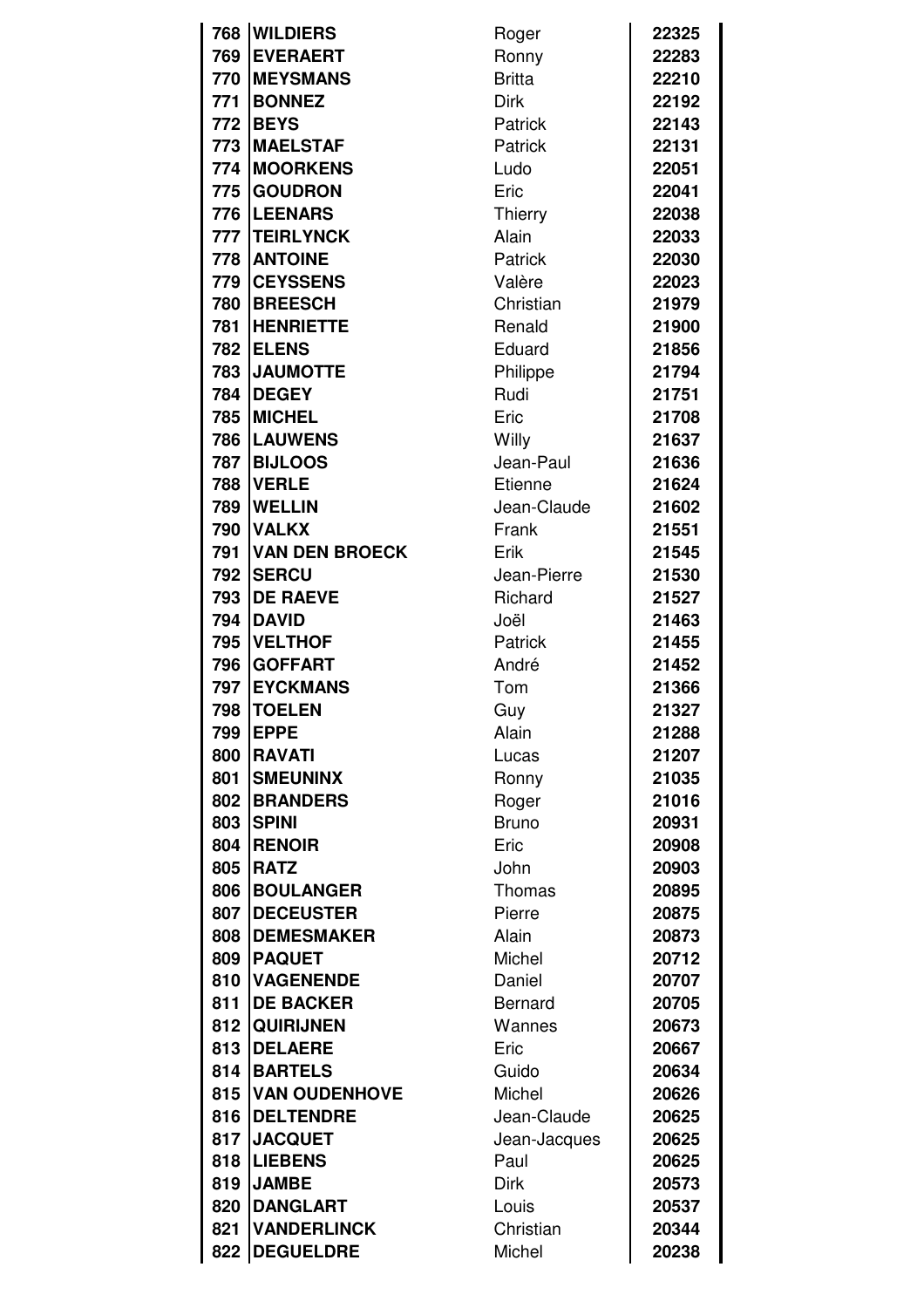|     | 823 KETTMAN          | Alain           | 20238 |
|-----|----------------------|-----------------|-------|
| 824 | <b>DE MEY</b>        | Michel          | 20084 |
| 825 | <b>LICHTERT</b>      | René            | 20081 |
| 826 | <b>GODDART</b>       | Serge           | 20080 |
| 827 | <b>MICHEL</b>        | Pierre          | 20069 |
| 828 | <b>GITS</b>          | Joseph          | 20063 |
| 829 | <b>SCHLEUSNER</b>    | Serge           | 19995 |
| 830 | <b>SACRE</b>         | Jean-Marie      | 19959 |
| 831 | <b>ZWEBER</b>        | <b>Héribert</b> | 19958 |
| 832 | <b>LANDRY</b>        | Thierry         | 19917 |
| 833 | <b>THOMAS</b>        | <b>Didier</b>   | 19917 |
| 834 | <b>CARLIER</b>       | Jacques         | 19763 |
| 835 | <b>VAN MOER</b>      | Léopold         | 19674 |
| 836 | <b>IPUT</b>          | Rudi            | 19667 |
| 837 | <b>THYRION</b>       | Jean-François   | 19650 |
| 838 | <b>GODART</b>        | Baudouin        | 19621 |
| 839 | <b>BOUTAY</b>        | Gaston          | 19615 |
| 840 | <b>ROSSINI</b>       | Christian       | 19589 |
| 841 | <b>IFEYEN</b>        | Herbert         | 19558 |
| 842 | <b>VRIJELINCK</b>    | <b>Dirk</b>     | 19548 |
| 843 | <b>GROSSI</b>        | Rodolfo         | 19481 |
| 844 | <b>HANS</b>          | Daniel          | 19406 |
| 845 | <b>MATTHYS</b>       | <b>Etienne</b>  | 19361 |
| 846 | <b>AMENDT</b>        | Joseph          | 19326 |
| 847 | <b>PESCHON</b>       | Alain           | 19236 |
| 848 | <b>MIOTTO</b>        | Albino          | 19226 |
| 849 | <b>HENRY</b>         | Michel          | 19158 |
| 850 | <b>CROES</b>         | Frank           | 19120 |
| 851 | <b>LIGOT</b>         | Jules           | 19086 |
| 852 | <b>CLEREBOUT</b>     | Michel          | 19025 |
| 853 | <b>BORNAUW</b>       | Stephan         | 18981 |
|     | 854 BOURLIER         | Gérard          | 18962 |
| 855 | <b>DELVAL</b>        | Benjamin        | 18942 |
| 856 | <b>WIXEL</b>         | Michel          | 18927 |
| 857 | <b>D'HAESE</b>       | Johan           | 18880 |
| 858 | <b>LEUFGEN</b>       | Hans-Klaus      | 18854 |
| 859 | <b>ILEYSSENS</b>     | Jos             | 18817 |
| 860 | <b>RASSALLE</b>      | Frank           | 18813 |
| 861 | <b>FOLIE</b>         | José            | 18805 |
| 862 | <b>KELCHTERMANS</b>  | Sylvain         | 18794 |
| 863 | <b>FOURNAUX</b>      | Jean-Guy        | 18760 |
| 864 | <b>HEINEN</b>        | Jean            | 18593 |
| 865 | <b>PROTOPAPA</b>     | Gérard          | 18586 |
| 866 | <b>VANSTEENKISTE</b> | Franky          | 18560 |
| 867 | <b>SACRE</b>         | Philippe        | 18514 |
| 868 | <b>HAMMERS</b>       | Marc            | 18510 |
| 869 | <b>LHEUREUX</b>      | Michel          | 18425 |
| 870 | <b>JACQUES</b>       | Paul            | 18376 |
| 871 | <b>DEKKERS</b>       | Willy           | 18300 |
| 872 | <b>GASPARD</b>       | Robert          | 18286 |
| 873 | <b>PUIATTI</b>       | Giacomo         | 18021 |
| 874 | <b>ROSSEEUW</b>      | Jean            | 18010 |
| 875 | <b>VAN ASSCHE</b>    | Patrick         | 18005 |
| 876 | <b>LEYSSENS</b>      | André           | 17981 |
|     | 877   THEISSEN       | Paul            | 17966 |
|     |                      |                 |       |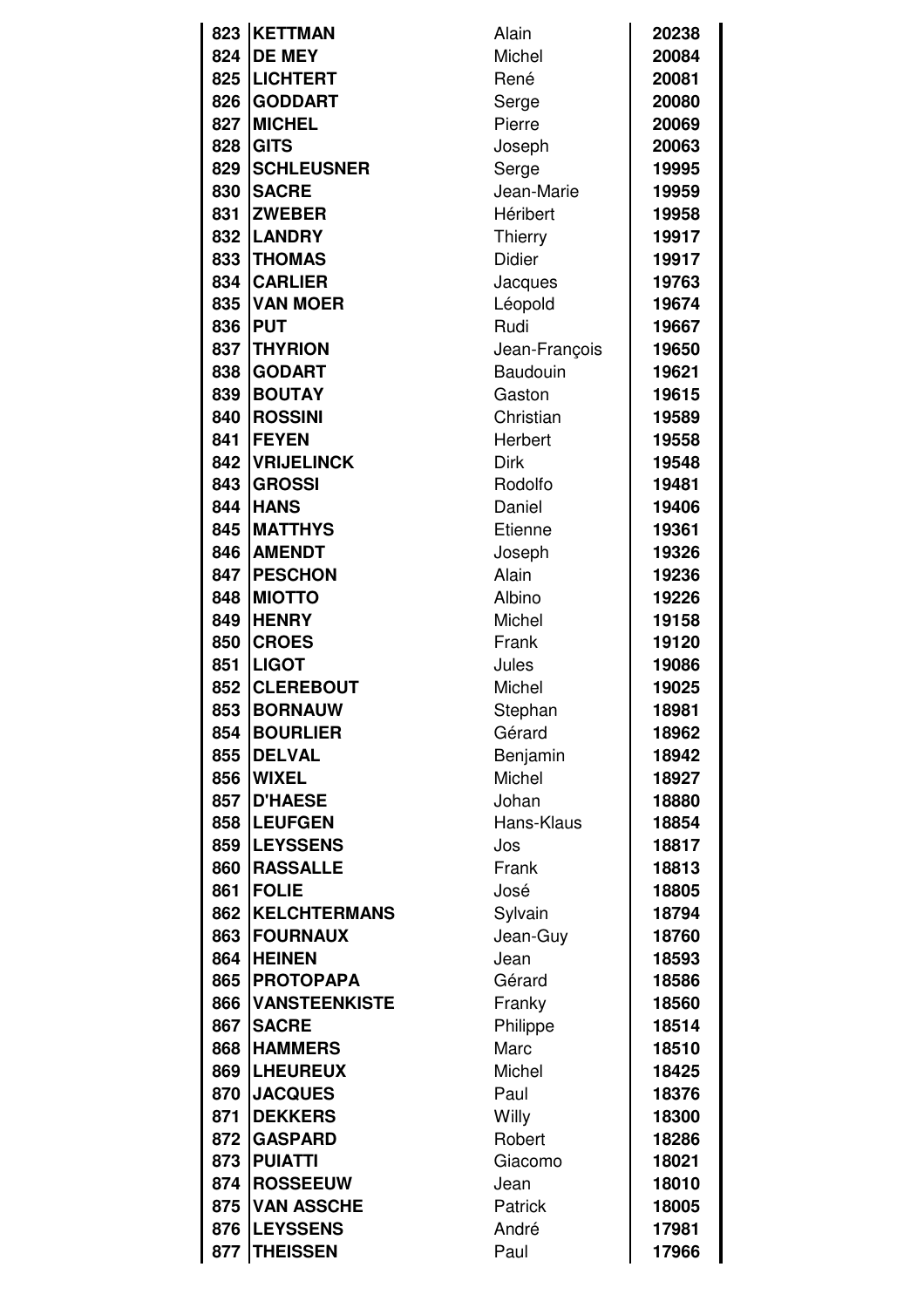| 878 | <b>DELVENNE</b>       | Guy           | 17965 |
|-----|-----------------------|---------------|-------|
| 879 | <b>MAES</b>           | Michel        | 17927 |
| 880 | <b>HEIREMANS</b>      | Yves          | 17906 |
| 881 | <b>BROLET</b>         | André         | 17899 |
| 882 | <b>BANHEUX</b>        | Jean-Pierre   | 17884 |
| 883 | <b>HUBEAU</b>         | Christian     | 17872 |
| 884 | <b>VANAUDENHOVE</b>   | Victor        | 17860 |
| 885 | <b>HEUMAN</b>         | Jean-Claude   | 17842 |
| 886 | <b>CLERBOIS</b>       | Jean-Luc      | 17836 |
| 887 | <b>HUYGHE</b>         | Luc           | 17765 |
| 888 | <b>DAEMS</b>          | Micheline     | 17726 |
| 889 | <b>VAN BENEDEN</b>    | Luc           | 17710 |
| 890 | <b>SCAILLET</b>       | Michel        | 17705 |
| 891 | <b>NOEL</b>           | Raoul         | 17681 |
| 892 | <b>FOGLIA</b>         | Jean-Pierre   | 17639 |
| 893 | <b>DONY</b>           | Marc          | 17606 |
| 894 | <b>DERICKS</b>        | Jos           | 17603 |
| 895 | <b>WEUSTEN</b>        | Willy         | 17545 |
| 896 | <b>GEZEL</b>          | Alain         | 17538 |
| 897 | <b>HELSMOORTEL</b>    | Jean-Marie    | 17519 |
| 898 | <b>MOONEN</b>         | Patrick       | 17335 |
| 899 | <b>MATTEN</b>         | Albert        | 17326 |
| 900 | <b>TREMMERIE</b>      | Marc          | 17236 |
| 901 | <b>ROSETTI</b>        | Paolo         | 17231 |
| 902 | <b>GRIMONPREZ</b>     | Yves          | 17225 |
| 903 | <b>STROO</b>          | Eric          | 17199 |
| 904 | <b>DE WILDE</b>       | Jean-Pierre   | 17176 |
| 905 | <b>CONINGS</b>        | Koen          | 17175 |
| 906 | <b>LIENARD</b>        | Christian     | 17135 |
| 907 | <b>PAQUET</b>         | André         | 17123 |
| 908 | <b>DOLVELDE</b>       | Michel        | 17122 |
| 909 | <b>ANDRE</b>          | Jean-François | 17072 |
| 910 | <b>PARISOTTO</b>      | Roland        | 17054 |
| 911 | <b>EENENS</b>         | <b>Didier</b> | 17045 |
| 912 | <b>DAMS</b>           | Eddy          | 16969 |
| 913 | <b>JANSSENS</b>       | Wim           | 16937 |
|     | 914   VERVAET         | Pierre        | 16911 |
| 915 | <b>VAN POUCKE</b>     | Wim           | 16904 |
| 916 | <b>REGNARD</b>        | René-Luc      | 16830 |
| 917 | <b>GLESENER</b>       | Sylvia        | 16720 |
| 918 | <b>VAN CROMBRUGGE</b> | Jean-Jacques  | 16718 |
| 919 | <b>CLEMINCKX</b>      | Mario         | 16711 |
| 920 | <b>VERVAET</b>        | Marcel        | 16660 |
| 921 | <b>SIMONELLI</b>      | Wolner        | 16642 |
| 922 | <b>PAELINCK</b>       | Olivier       | 16578 |
|     | 923 VAN KERKVOORDE    | Freddy        | 16558 |
| 924 | <b>LIPPENS</b>        | Herwig        | 16500 |
| 925 | <b>PORTETELLE</b>     | Alain         | 16459 |
| 926 | <b>DOMBRECHT</b>      | Martin        | 16397 |
| 927 | <b>DUCHENE</b>        | André         | 16373 |
| 928 | <b>SMITS</b>          | Paul          | 16372 |
| 929 | <b>MAES</b>           | Christian     | 16264 |
| 930 | <b>MAHY</b>           | Yves          | 16162 |
| 931 | <b>GRANSART</b>       | Marc          | 16146 |
| 932 | <b>GILBERT</b>        | André         | 16098 |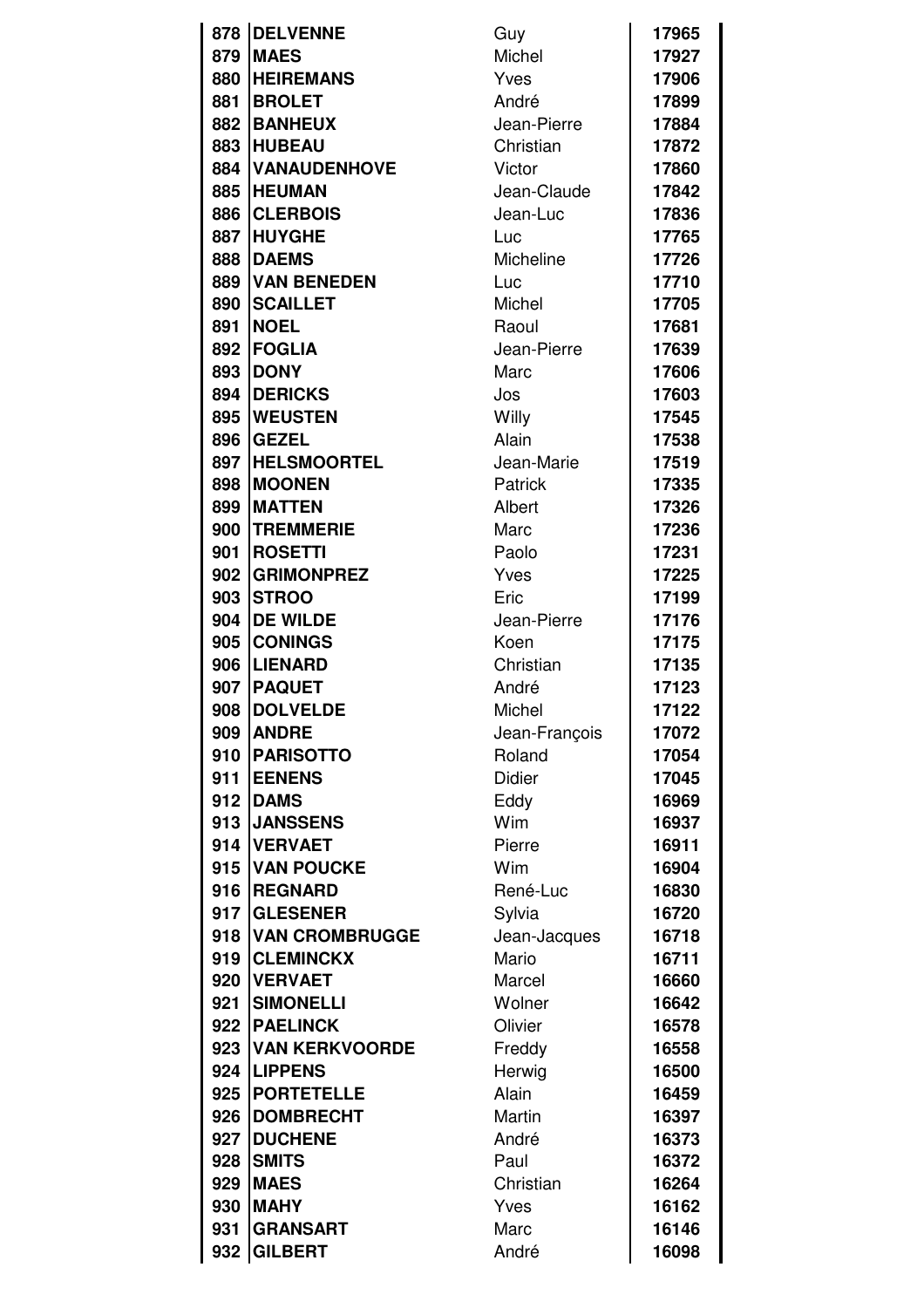|          | 933 BRANTS          | Jozef          | 16050 |
|----------|---------------------|----------------|-------|
| 934      | <b>TONNELIER</b>    | François       | 16028 |
| 935      | <b>REQUILLE</b>     | Jean-Pol       | 15928 |
| 936      | <b>COBBAERT</b>     | Marcel         | 15912 |
| 937      | <b>ZOETAERT</b>     | René           | 15852 |
| 938      | <b>PATIGNY</b>      | Marcel         | 15848 |
| 939      | <b>CROUX</b>        | René           | 15831 |
| 940      | <b>RICCI</b>        | Giuseppe       | 15809 |
| 941      | <b>BLANCKAERT</b>   | Charly         | 15787 |
| 942      | <b>BALZA</b>        | Jean-Marie     | 15698 |
| 943      | <b>BEUSEN</b>       | Ronny          | 15659 |
| 944      | <b>GOBIN</b>        | André          | 15623 |
| 945      | <b>DE KETELAERE</b> | <b>Bruno</b>   | 15582 |
| 946      | <b>BERNAERT</b>     | Ghislain       | 15574 |
| 947      | <b>BUEKENHOUDT</b>  | Pierre         | 15536 |
| 948      | <b>NEEF</b>         | Piet           | 15408 |
| 949      | <b>DEBLAUWE</b>     | Ronny          | 15380 |
| 950      | <b>MESTRE</b>       | Guy            | 15360 |
| 951      | <b>BACKS</b>        | Gérard         | 15343 |
| 952      | <b>DEZAEGER</b>     | Daniel         | 15329 |
| 953      | <b>IETIENNE</b>     | Marc           | 15258 |
| 954      | <b>VANDERELST</b>   | Denis          | 15254 |
| 955      | <b>FEUILLIEN</b>    | Gérard         | 15196 |
| 956      | <b>FLANDROY</b>     | Pierre         | 15122 |
| 957      | <b>VAN PARYS</b>    | Jacques        | 15101 |
| 958      | <b>VAN DONINCK</b>  | Julien         | 15078 |
| 959      | <b>HENNES</b>       | Guy            | 15054 |
| 960      | <b>BEX</b>          | Wilfried       | 14940 |
| 961      | <b>TRIPPAERS</b>    | Alain          | 14928 |
| 962      | <b>KORTE</b>        | Reiner         | 14927 |
| 963      | <b>GODFRIN</b>      | Benoît         | 14872 |
| 964      | <b>RENARD</b>       | Michel         | 14871 |
| 965      | <b>NIHOUL</b>       | Dany           | 14848 |
| 966      | <b>FEYS</b>         | John           | 14844 |
| 967      | <b>NULLI</b>        | Marina         | 14838 |
| 968      | <b>DUMONT</b>       | Roger          | 14835 |
| 969      | <b>JEANMART</b>     | Daniel         | 14798 |
| 970      | <b>BOVEROUX</b>     | Patrick        | 14779 |
| 971      | <b>PLOVIE</b>       | Johnny         | 14706 |
| 972      | <b>GULDENTOPS</b>   | Jozef          | 14701 |
| 973      | <b>FRANCOTTE</b>    | Charly         | 14544 |
|          | 974 CARLIER         | Alain          | 14505 |
| 975      | <b>LACOMBE</b>      | Jean-Claude    | 14420 |
| 976      | <b>VANNUT</b>       | Ronny          | 14416 |
| 977      | <b>VANRAES</b>      | René           | 14413 |
| 978<br>Ι | <b>VAN ROOY</b>     | Ivo            | 14379 |
| 979      | <b>DROESSAERT</b>   | <b>Dirk</b>    | 14362 |
| 980      | <b>OOMEN</b>        | Tonny          | 14362 |
| 981      | <b>KLEINER</b>      | Christian      | 14360 |
| 982      | <b>APOSTEL</b>      | Viviane        | 14341 |
| 983      | <b>PLANCHE</b>      | Georgette      | 14320 |
| 984      | <b>GARET</b>        | <b>Bernard</b> | 14317 |
| 985      | <b>VAN WAES</b>     | Noël           | 14310 |
| 986      | <b>GARSBEKE</b>     | Dirk           | 14305 |
| 987      | <b>VAN BORM</b>     | C              | 14271 |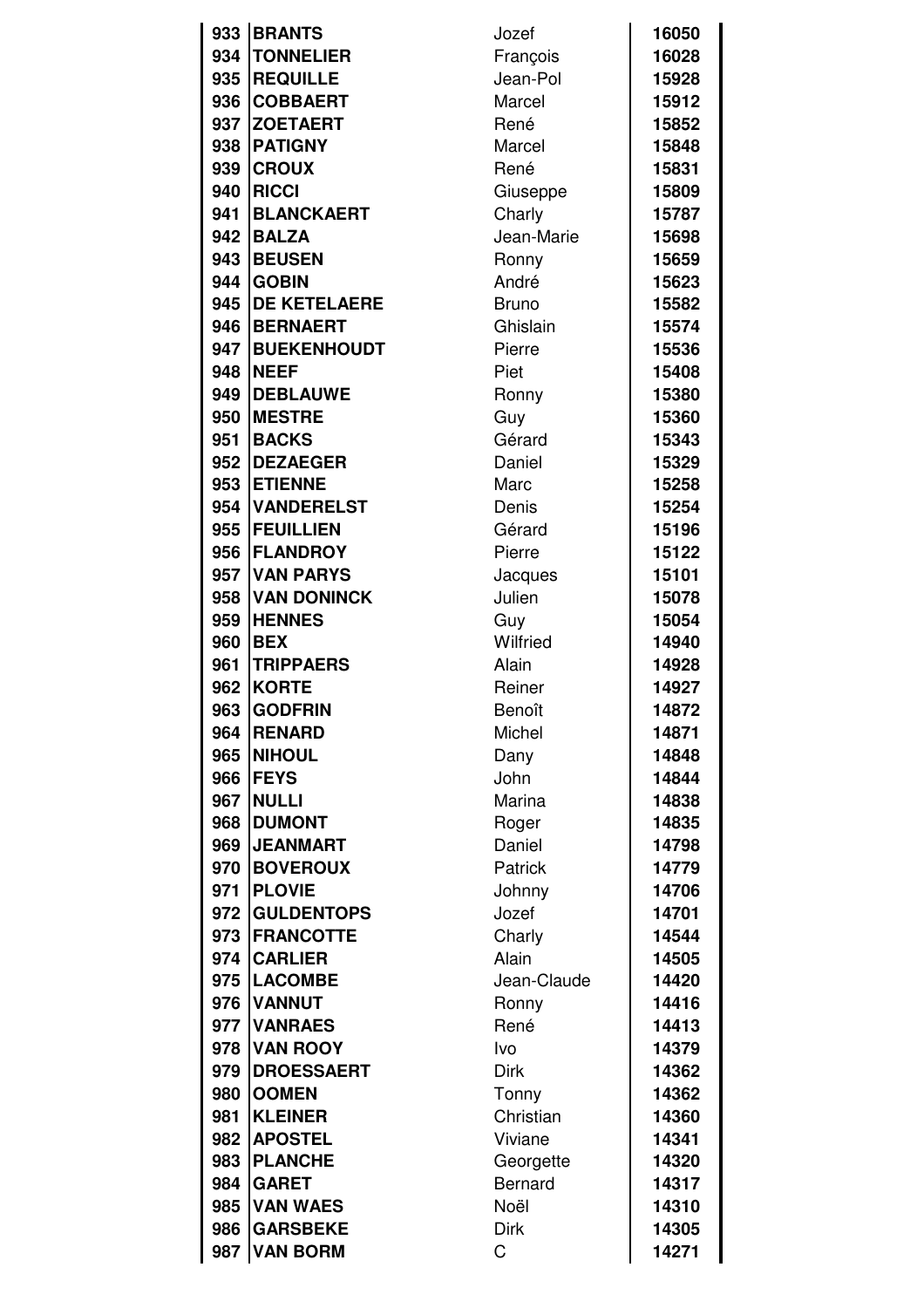| 988      | <b>MOHR</b>                | Dany         | 14270 |
|----------|----------------------------|--------------|-------|
| 989      | <b>VOS</b>                 | Eddy         | 14252 |
| 990      | <b>ACKE</b>                | Luc          | 14242 |
| 991      | <b>IMERKLE</b>             | Gisela       | 14239 |
|          | 992   TRANTES              | Emil         | 14238 |
| 993      | <b>IDEWIN</b>              | Roger        | 14202 |
|          | 994 PUFFET                 | Léon         | 14161 |
| 995      | <b>VAN PARIJS</b>          | Jozef        | 14145 |
| 996      | <b>VAN DER RAAY</b>        | Hugo         | 14125 |
|          | 997   PEETERS              | Allen        | 14122 |
|          | 998 ANDRIES                | Robert       | 14096 |
|          | 999   SCHUERMANS           | Danny        | 14062 |
|          | 1000 DEBRABANDERE          | <b>Dirk</b>  | 14046 |
|          | <b>1001 GOOSSENS</b>       | Marc         | 14027 |
|          | 1002 LHEUREUX              | Joseph       | 14010 |
|          | 1003 MARCHAL               | Marcel       | 13954 |
|          | 1004 VANNIEUWENHUYSE       | Peter        | 13923 |
|          | 1005 RADERMACHER           | Günter       | 13919 |
|          | 1006 EFFINIER              | Guy          | 13891 |
|          | <b>1007 DONCQ</b>          | Francis      | 13792 |
|          | 1008 VAN POEKE             | Etienne      | 13792 |
|          | 1009 VAN BELLAINGT         | Jules        | 13735 |
|          | 1010 HELLEMANS             | Eddy         | 13717 |
|          | <b>1011 DE KEERSMAEKER</b> | Jan          | 13715 |
|          | 1012 WILLEMS               | Inge         | 13686 |
|          | 1013 SOETAERT              | Jacques      | 13683 |
|          | 1014 SCHYNS                | Pierre       | 13665 |
|          | 1015 FAVARO                | Serge        | 13625 |
|          | 1016 BERTELS               | <b>Stief</b> | 13596 |
|          | 1017 GIELEN                | Jean-Charles | 13518 |
|          | 1018 DERWAEL               | Denny        | 13466 |
| 1019 FOX |                            | Claude       | 13444 |
|          | 1020 LAGAE                 | Patrick      | 13405 |
|          | 1021 SCHOMUS               | Francis      | 13403 |
|          | 1022 DUPONT                | Eddy         | 13398 |
|          | 1023 ENGELBEENS            | Raoul        | 13284 |
|          | 1024 WALBERS               | Marc         | 13282 |
|          | 1025 DEMOOR                | Michel       | 13263 |
|          | 1026 JAMOTTE               | Olivier      | 13263 |
|          | 1027 STEVERLYNCK           | Jackie       | 13231 |
|          | 1028 DUQUESNE              | David        | 13200 |
|          | 1029 THOONEN               | Jos          | 13199 |
|          | 1030 FRANSEN               | Jo           | 13175 |
|          | <b>1031 MOONS</b>          | Théo         | 13111 |
|          | 1032 ADRIET                | Daniel       | 13073 |
|          | 1033 GERAIN                | Robert       | 13066 |
|          | 1034 LOWEL                 | Willy        | 13061 |
|          | 1035 BAGLIONI              | Guido        | 13035 |
|          | 1036 KÜPPER                | Norbert      | 13023 |
|          | 1037 RIGA                  | Wolfgang     | 12989 |
|          | <b>1038 COLIN</b>          | J            | 12965 |
|          | 1039 VERHAERT              | John         | 12962 |
|          | 1040 RODERBOURG            | Hubert       | 12952 |
|          | 1041 ROSSEEL               | Jan          | 12922 |
|          | 1042 DE COOMAN             | Serge        | 12884 |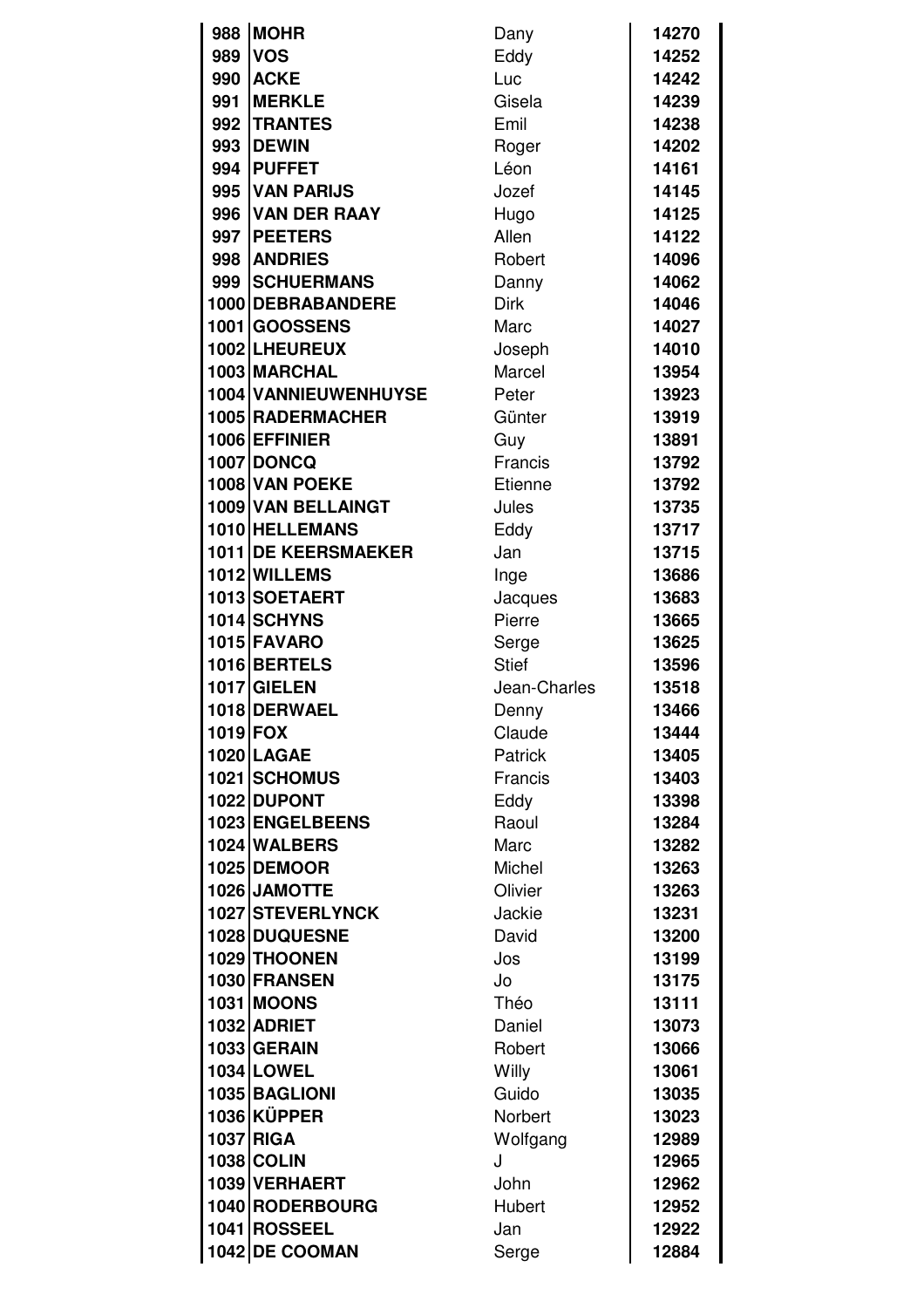| 1043 VAN DAMME        | Daniel         | 12819 |
|-----------------------|----------------|-------|
| 1044 PEETERS          | Eddy           | 12810 |
| 1045 DOZO             | Edmond         | 12808 |
| 1046 RADERMACHER      | Jean-Marie     | 12799 |
| 1047 DAUBERSY         | André          | 12779 |
| <b>1048 ATLAS</b>     | Georges        | 12773 |
| 1049 BOSH             | René           | 12740 |
| <b>1050 SMETS</b>     | Rudy           | 12644 |
| 1051 VAN CRAEYNEST    | Marc           | 12624 |
| 1052 WILLEMS          | Luc            | 12596 |
| 1053 EECKHOUT         | <b>Thierry</b> | 12521 |
| 1054 SCHWINDT         | Jean-Luc       | 12486 |
| <b>1055 HUYGE</b>     | Guido          | 12431 |
| 1056 MEEUWSEN         | Eric           | 12421 |
| 1057 LONCKE           | Denis          | 12393 |
| 1058 BEETS            | Charlie        | 12392 |
| 1059 MICHAELIS        | Werner         | 12379 |
| 1060 VAN EECKE        | Rudy           | 12375 |
| <b>1061 AMAOUZ</b>    | Roland         | 12371 |
|                       |                |       |
| 1062 VAN RENTERGHEM   | Christophe     | 12360 |
| 1063 BEETS            | Alex           | 12356 |
| 1064 HAUWEELE         | Pol            | 12315 |
| 1065 WOUTERS          | Roger          | 12309 |
| 1066 SCHOLIERS        | Patrick        | 12247 |
| <b>1067 DELREZ</b>    | Jean-Claude    | 12246 |
| 1068 COLSON           | René           | 12222 |
| 1069 POURTOIS         | Olivier        | 12184 |
| 1070 ALLAERT          | Micha          | 12181 |
| 1071 VAN TRICHT       | Alex           | 12174 |
| 1072 VERMESEN         | Marc           | 12137 |
| 1073 COLANS           | Hugo           | 12134 |
| 1074 MEURICE          | Jean-Pierre    | 12107 |
| <b>1075 BLOCKX</b>    | Dominique      | 12085 |
| 1076 JAMAIGNE         | Jurgen         | 12081 |
| <b>1077 ANDRE</b>     | Albert         | 12063 |
| 1078 BUSSCHOTS        | <b>Dirk</b>    | 12063 |
| 1079 MESOTTEN         | Luc            | 12060 |
| <b>1080 NEELS</b>     | Daniel         | 12039 |
| <b>1081 SOHET</b>     | Daniel         | 12026 |
| 1082 CLAESSENS        | Guido          | 11955 |
| <b>1083 VAN LOOY</b>  | Ludo           | 11948 |
| 1084 HOTTON           | Philippe       | 11941 |
| 1085 ROELANTS         | Johnny         | 11933 |
| 1086 LUTTE            | Dominique      | 11913 |
| <b>1087 LEYNE</b>     | Ronny          | 11885 |
| 1088 VAN DER STRAETEN | Marc           | 11870 |
| 1089 FRANCO           | Denis          | 11864 |
| 1090 BERNAERTS        | <b>Bernard</b> | 11857 |
| <b>1091 PIERET</b>    | Didier         | 11837 |
| 1092 VANDE AMEELE     | М              | 11837 |
| 1093 MAES             | Roland         | 11831 |
| 1094 ERVINCKX         | Michel         | 11817 |
| <b>1095 VAN MOL</b>   | Thierry        | 11783 |
| 1096 BAQUET           | Albert         | 11769 |
| 1097 CALLEWAERT       | Claude         | 11768 |
|                       |                |       |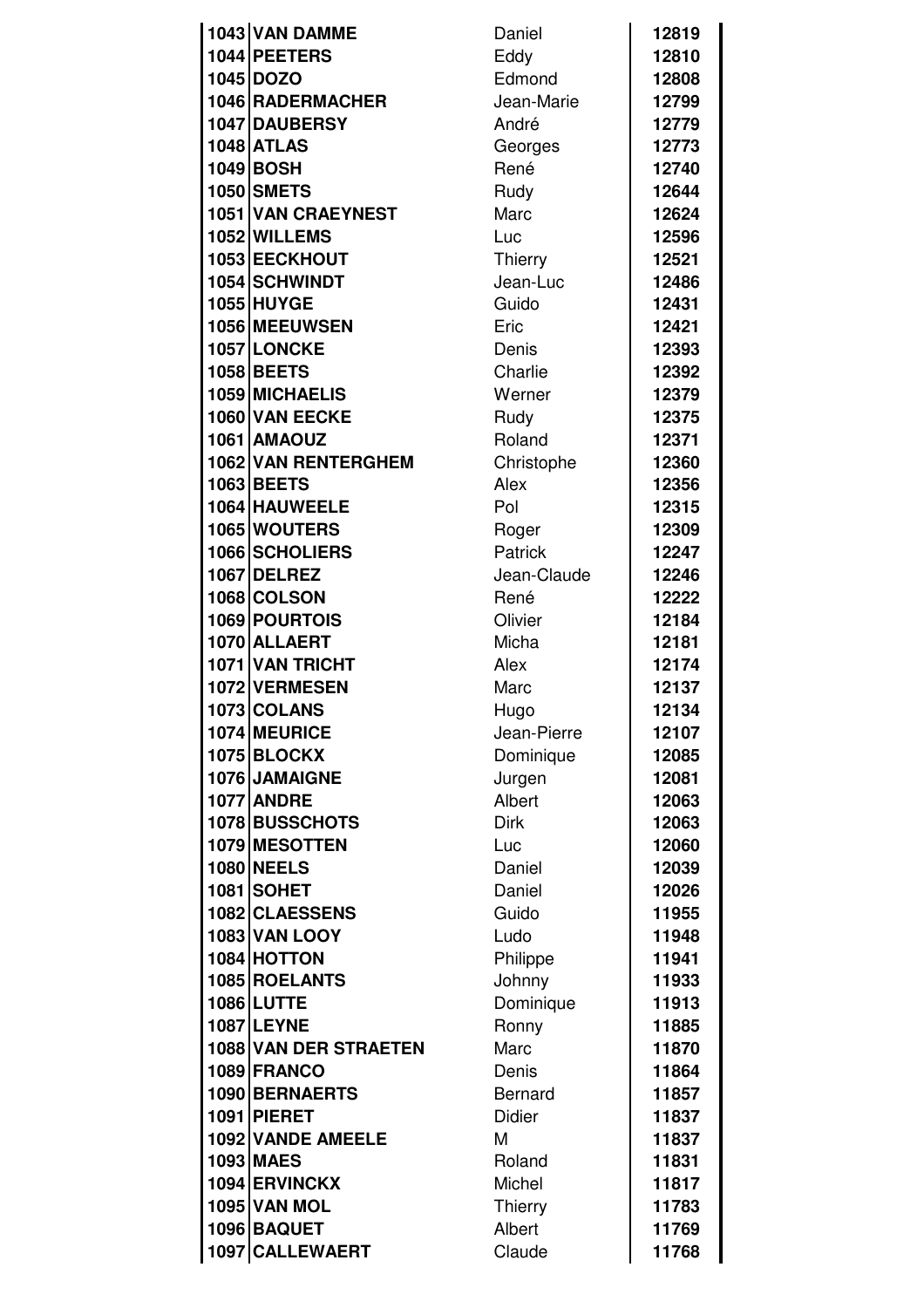| 1098 TJOENS         | <b>Bertrand</b> | 11741 |
|---------------------|-----------------|-------|
| 1099 DEREEPER       | Willy           | 11673 |
| 1100 BURANELLO      | Ezio            | 11662 |
| <b>1101 VINCK</b>   | Didier          | 11661 |
| 1102 KAPUSZINSKI    | Alain           | 11653 |
| 1103 FEVRY          | Gaëtan          | 11646 |
| 1104 GILLIARD       | Louis-Marie     | 11646 |
| 1105 GILLET         | Philippe        | 11622 |
| 1106 BOTTEQUIN      | Francis         | 11618 |
| 1107 SCHEELEN       | Tom             | 11616 |
| 1108 FELINGE        | <b>Bernard</b>  | 11614 |
| 1109 TARTINI        | Marc            | 11607 |
| 1110 DEHAENE        | Gery            | 11602 |
| 1111 DE SMET        | Roland          |       |
|                     | Chris           | 11580 |
| 1112 VERSCHUEREN    |                 | 11531 |
| 1113 COOLMAN        | Thierry         | 11523 |
| 1114 MERTENS        | Jan             | 11523 |
| 1115 JORISSEN       | Jerry           | 11519 |
| 1116 LENNERTS       | Jacqueline      | 11510 |
| 1117 VERLINDEN      | Théo            | 11495 |
| 1118 VAN RYCKEGHEM  | Dany            | 11488 |
| 1119 SWOLFS         | Jozef           | 11476 |
| 1120 QUARANTE       | Jean-Pol        | 11469 |
| 1121 DUSART         | Daniel          | 11460 |
| 1122 DUPONT         | Bart            | 11448 |
| 1123 FAGOT          | Patrice         | 11447 |
| 1124 BECKERS        | Frans           | 11421 |
| 1125 SEYSSENS       | Guido           | 11407 |
| 1126 HUBY           | Karl Heinz      | 11397 |
| 1127 TASSIN         | Jacques         | 11376 |
| 1128 LORFEVRE       | <b>Pol</b>      | 11375 |
| <b>1129 HECK</b>    | Jean            | 11352 |
| <b>1130 LEYS</b>    | Michel          | 11346 |
| 1131 COPPENS        | Jean-Jacques    | 11339 |
| 1132 BOUCKHUYT      | <b>Bernard</b>  | 11327 |
| 1133 BRUYNOOGHE     | Roger           | 11323 |
| 1134 SABBE          | Chris           | 11308 |
| 1135 VAN DURME      | Herwig          | 11276 |
| 1136 SCULIN         | Philippe        | 11270 |
| 1137 VERBRUGGHE     | Louis           | 11267 |
| <b>1138 VAN ERK</b> | Frank           | 11262 |
| 1139 VERMEULEN      | Guy             | 11258 |
| 1140 FAICT          | Marie           | 11244 |
| 1141 COENEN         | Jacques         | 11225 |
| 1142 DECONINCK      | Johnny          | 11210 |
| 1143 HINYOT         | Tony            | 11200 |
| 1144 PUTZ           | Jean-Louis      | 11199 |
| 1145 HANSSEN        | Henri           | 11173 |
| 1146 PONCELET       | Théo            | 11170 |
| 1147 VERBRUGGHE     | Chris           | 11156 |
| 1148 LESPOIX        | Luc             | 11147 |
| 1149 DUCARME        | Didier          | 11133 |
| 1150 SCHAUBROECK    | Johan           | 11133 |
| 1151 CAPELLE        | Yvan            | 11132 |
| <b>1152 THIJS</b>   | Jacky           | 11106 |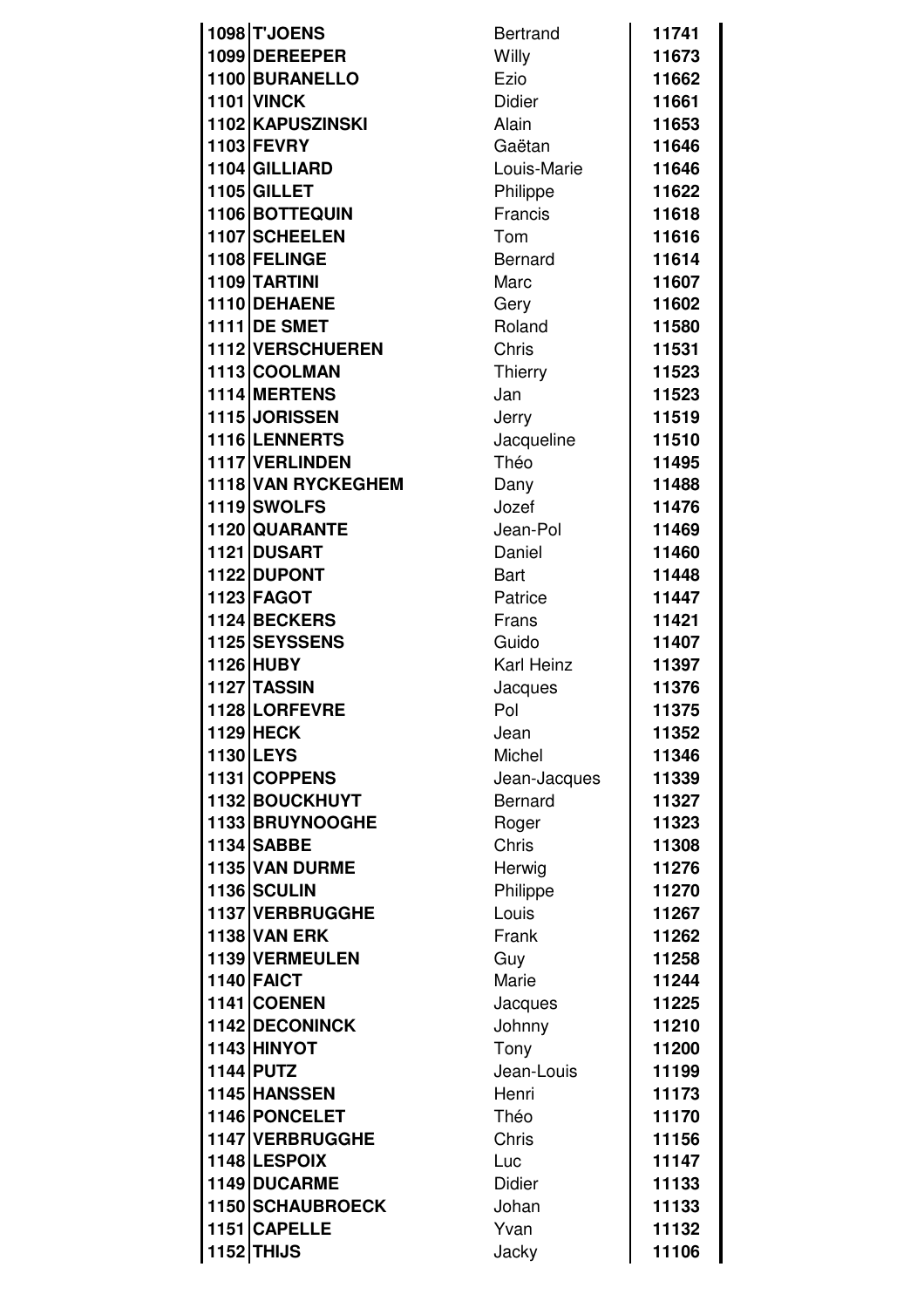| 1153 BERTRAND                         | Jean-Louis               | 11105          |
|---------------------------------------|--------------------------|----------------|
| 1154 BEYS                             | Rudy                     | 11097          |
| 1155 VAN DEN LANGENBERGH              | D                        | 11072          |
| <b>1156 FRITZ</b>                     | Gérard                   | 11066          |
| <b>1157 BEYS</b>                      | <b>Dirk</b>              | 11056          |
| 1158 LEMESTRE                         |                          | 11048          |
| <b>1159 GEENS</b>                     | Guy                      |                |
| 1160 THIJS                            | Guido                    | 11042<br>11041 |
| 1161 MOORKENS                         | Louis                    |                |
| 1162 MALLIEN                          | Jozef                    | 11031          |
| 1163 KRAMERS                          | Philippe<br>Erik         | 10973<br>10971 |
| 1164 LHEUREUX                         | Jean                     | 10954          |
| 1165 SZYFFER                          | Nadine                   | 10952          |
| 1166 BEKAERT                          | Pascal                   | 10946          |
| 1167 JACOBS                           | Jean                     | 10930          |
| 1168 CARETTE                          | <b>Bart</b>              | 10928          |
| 1169 LEGRAND                          |                          |                |
| 1170 JONNEQUIN                        | Joseph<br><b>Bernard</b> | 10909          |
| 1171 CRETEUR                          |                          | 10905          |
|                                       | <b>Bernard</b>           | 10895          |
| <b>1172 WUYTS</b>                     | Marc                     | 10874          |
| 1173 VANBOCKRIJK                      | Philip                   | 10859          |
| 1174 ONKELINX<br><b>1175 BRULEZ</b>   | Francis                  | 10841          |
| 1176 DIDION                           | Jean                     | 10836          |
|                                       | Françoise                | 10833          |
| 1177 SCHOOF                           | Jozef                    | 10809          |
| <b>1178 DEXEL</b>                     | Francine                 | 10808          |
| 1179 SEGAERT                          | Eddy                     | 10798          |
| <b>1180 COPUS</b>                     | Pierre                   | 10790          |
| 1181 BORE<br>1182 IMBERECHT           | Marc                     | 10788          |
| 1183 EVERAERTS                        | François                 | 10768          |
| 1184 VANESPENNE                       | Peter                    | 10727          |
|                                       | Claude                   | 10712          |
| 1185 JOLIMONT<br>1186 BOUVIER         | Philippe                 | 10699          |
| 1187 DE MEUTER                        | Luc                      | 10676          |
|                                       | Freddy                   | 10611          |
| 1188 COQUIART<br>1189 VAN STEENBERGEN | Michel                   | 10597          |
| 1190 KALUZNY                          | Willy<br>Christian       | 10572          |
| <b>1191 BOLLE</b>                     | Michael                  | 10562<br>10489 |
| 1192 FOUCART                          | <b>Bernard</b>           | 10478          |
| 1193 MALCHAIR                         |                          | 10475          |
| 1194 VAN EESBEEK                      | Philippe<br>Frans        | 10465          |
| 1195 VERSELE                          | Marco                    | 10419          |
| <b>1196 VAN MOL</b>                   | Ivo                      | 10418          |
| 1197 PIRRET                           | Marc                     | 10394          |
| 1198 BLIECK                           | Willy                    | 10393          |
| 1199 LATHOUWERS                       | Luc                      | 10360          |
| 1200 SWINNEN                          | Eric                     | 10350          |
| 1201 VAN DEN ABBEEL                   | Christian                | 10337          |
| 1202 VAN ROMPAEY                      | Wilfried                 | 10335          |
| 1203 BIJLEMANS                        | Jan                      | 10307          |
| 1204 VERSTOCKEN                       | Claudy                   | 10300          |
| <b>1205 JOSSE</b>                     | Guy                      | 10280          |
| <b>1206 WILS</b>                      | Chris                    | 10251          |
| 1207 VEREECKEN                        | Eddy                     | 10249          |
|                                       |                          |                |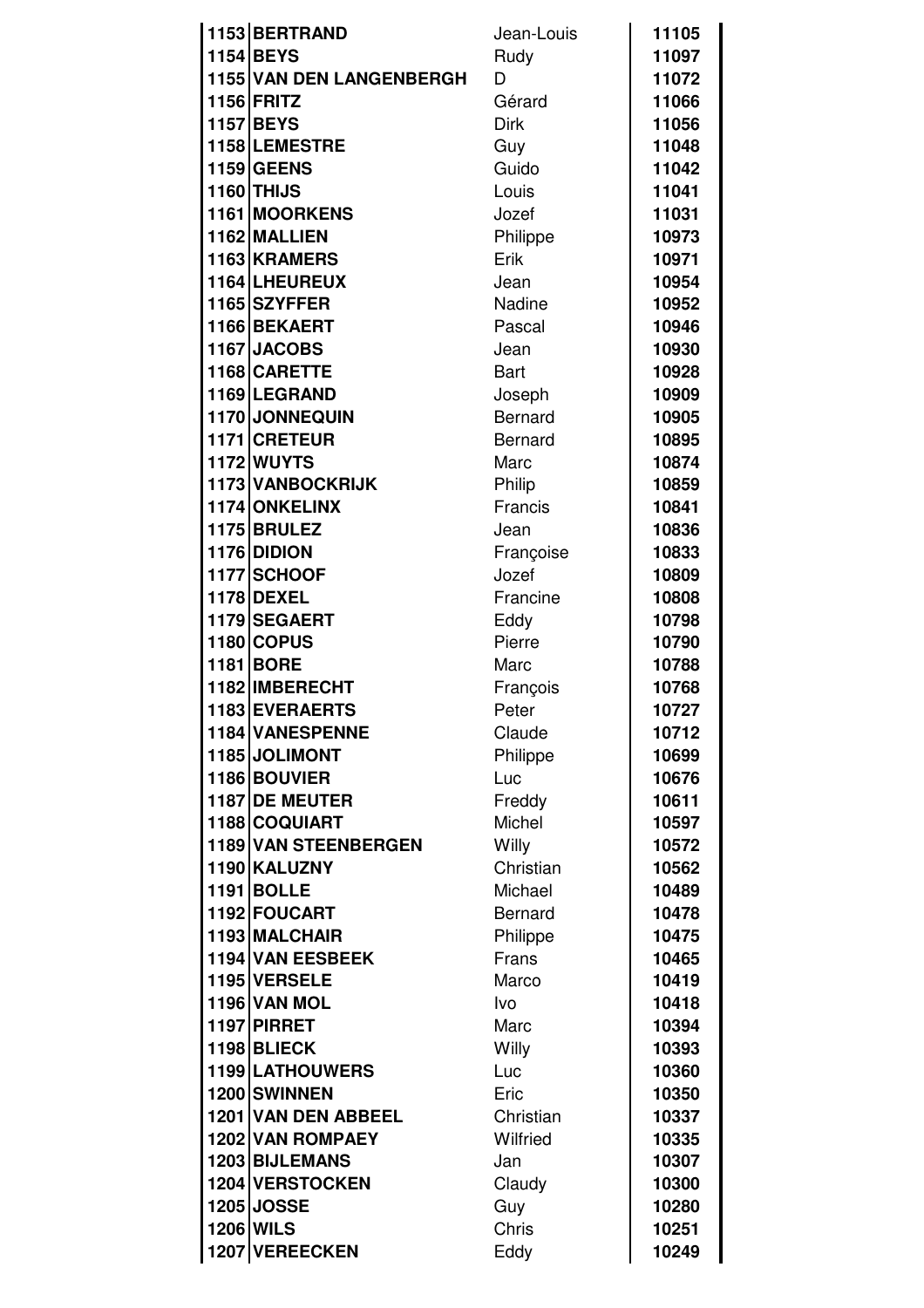| 1208 FISCHER        | Gunter       | 10244 |
|---------------------|--------------|-------|
| 1209 LATRUWE        | Jozeph       | 10226 |
| 1210 VERSCHAEREN    | <b>Alain</b> | 10225 |
| 1211 BENIEAUX       | Paul         | 10214 |
| <b>1212 JAMAR</b>   | Edgard       | 10213 |
| 1213 ANTHONIS       | André        | 10201 |
| 1214 JANSSENS       | Eddy         | 10201 |
| 1215 STERCKX        | Eric         | 10192 |
| 1216 HUART          | Jacques      | 10140 |
| 1217 DELMEULLE      | Guy          | 10130 |
| 1218 DUMON          | Filip        | 10117 |
| 1219 RYMENANTS      | Laurent      | 10113 |
| 1220 MARCHAL        | Guy          | 10057 |
| 1221 COUWIJZER      | <b>Dirk</b>  | 10053 |
| 1222 DENDOOVEN      | Johan        | 10040 |
| 1223 GILLES         | François     | 10036 |
| 1224 CLAEYS         | J-L          | 10011 |
| 1225 VAN DEN HENDE  | Eric         | 10003 |
| 1226 NEMEGEER       | Jan          | 9999  |
| 1227 MARTIN         | Marc         | 9988  |
| 1228 LANDRAIN       |              |       |
| 1229 SCHEPENS       | Georges      | 9980  |
|                     | Rudi         | 9960  |
| <b>1230 MERINO</b>  | José         | 9953  |
| 1231 LAMBRECHT      | Roland       | 9864  |
| 1232 COEURVRIEND    | Jacques      | 9860  |
| 1233 LURKIN         | Arielle      | 9786  |
| 1234 GRAMMET        | André        | 9785  |
| 1235 VERMEULEN      | Marcel       | 9776  |
| 1236 WEEMANS        | Luc          | 9770  |
| <b>1237 ARMS</b>    | Torsten      | 9767  |
| 1238 PETRE          | Cécile       | 9734  |
| 1239 DEPREZ         | X (menen)    | 9700  |
| 1240 WILDEMEERSCH   | ?            | 9700  |
| 1241 MALEUX         | Luc          | 9698  |
| 1242 FAITHFULL      | Freddy       | 9664  |
| 1243 CALLEWAERT     | Fabio        | 9648  |
| 1244 GRETRY         | Joseph       | 9632  |
| 1245 STROOBANTS     | Stéphane     | 9631  |
| <b>1246 STAEL</b>   | Frank        | 9613  |
| 1247 TERCAEFS       | Théo         | 9611  |
| 1248 ADRIANSEN      | J            | 9600  |
| 1249   IACUZZI      | Fabian       | 9599  |
| <b>1250 DE WOLF</b> | Guy          | 9542  |
| 1251 MUNSTER        | Patrick      | 9511  |
| 1252 GEYSKENS       | Yves         | 9509  |
| 1253 VERNIMMEN      | Dany         | 9506  |
| 1254 GRISLAIN       | Luc          | 9500  |
| 1255 VAN DINGENEN   | Arie         | 9491  |
| 1256 SCUDERI        | Saverio      | 9482  |
| 1257 DECUYPER       | Joost        | 9473  |
| 1258 FOSSOUL        | Marc         | 9440  |
| 1259 DEROSA         | Stéphane     | 9424  |
| 1260 VAN EYLEN      | Stefaan      | 9328  |
| 1261   LAUREYSSENS  | Guy          | 9249  |
| <b>1262 ROKIE</b>   | René         | 9236  |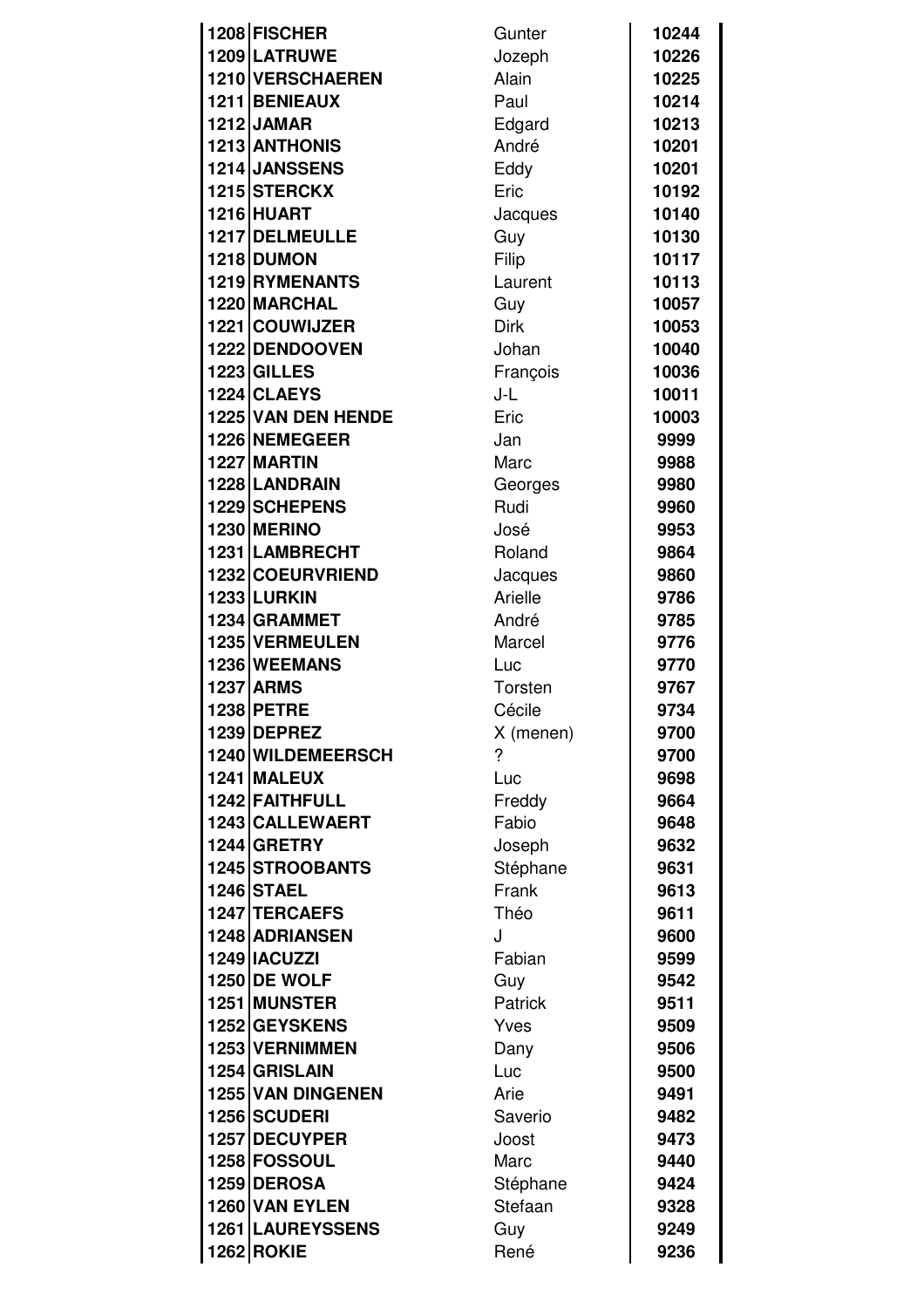|                 | 1263 WENSCH          | Johan          | 9198 |
|-----------------|----------------------|----------------|------|
|                 | 1264 MAYENS          | Eric           | 9182 |
|                 | <b>1265 BIJLOOS</b>  | Johan          | 9150 |
|                 | 1266 BAFCOP          | José           | 9131 |
|                 | <b>1267 WIRTZ</b>    | Jozef          | 9105 |
|                 | 1268 CIOLEK          | Felix          | 9102 |
|                 | 1269 MESKENS         | Michel         | 9096 |
|                 | <b>1270 SIMON</b>    | Hugues         | 9078 |
|                 | 1271 VAN HINGEL      | Peter          | 9023 |
|                 | 1272 JONCKHEERE      | Peter          | 9003 |
|                 | 1273 FRASELLE        | Jean-Yves      | 8915 |
|                 | 1274 VANKRUNCKELSVEN | Jean-Claude    | 8893 |
|                 | 1275 PRINCEN         | Michel         | 8866 |
|                 | 1276 DE BACKER       | Liliane        | 8845 |
|                 | <b>1277 WERTS</b>    | Armel          | 8833 |
|                 | 1278 BOUDRY          | Peter          | 8824 |
|                 | 1279 WETZELS         | Fernand        | 8760 |
|                 | 1280 JACOBS          | Dominique      | 8755 |
|                 | 1281 BUCHET          | Michel         | 8727 |
|                 | <b>1282 JEHAY</b>    | Amaury         | 8660 |
|                 | <b>1283 TERREN</b>   | Nicole         | 8638 |
|                 | 1284 GUILMAIN        | Christian      | 8634 |
|                 | 1285 GOES            | Patrick        | 8614 |
|                 | 1286 SALMON          | Annette        | 8611 |
|                 | 1287 THIJSEN         | Jossy          | 8595 |
|                 | 1288 PYFFEROEN       | Patrick        | 8591 |
|                 | <b>1289 THIJS</b>    | Marc           | 8526 |
| 1290 BIT        |                      | Franco         | 8515 |
|                 | <b>1291 BIJLOOS</b>  | Alfons         | 8502 |
|                 | 1292 PLAYSIER        | Christian      | 8470 |
|                 | 1293 CONINCKX        | Jean-Pierre    | 8432 |
|                 | 1294 CONDROTTE       | Michel         | 8390 |
|                 | 1295 MAHIEU          | André          | 8348 |
|                 | 1296 BLOMMAERT       | <b>Bernard</b> | 8289 |
|                 | 1297 DELONGUEIL      | Jean-Claude    | 8253 |
|                 | <b>1298 MATHY</b>    | Jules          | 8245 |
|                 | 1299 MERLEVELDE      | Ismael         | 8232 |
|                 | 1300 VANHEES         | Albert         | 8161 |
|                 | 1301 GROOTE          | Georges        | 8119 |
| <b>1302 RUY</b> |                      | Roland         | 8084 |
|                 | <b>1303 ALOFS</b>    | Michel         | 8080 |
|                 | <b>1304 SANTY</b>    | Eddy           | 8078 |
|                 | 1305 WANGEN          | Johan          | 8023 |
|                 | <b>1306 MATHEI</b>   | Yvan           | 7994 |
|                 | 1307 TONELLO         | Jean-Pierre    | 7924 |
|                 | 1308 DOUMIER         | Pierre         | 7918 |
|                 | 1309 PIRSON          | Danielle       | 7918 |
|                 | 1310 VANELDEREN      | Patrick        | 7868 |
|                 | 1311 SOLHEID         | Alain          | 7832 |
|                 | 1312 SERVAIS         | Christian      | 7808 |
|                 | <b>1313 MATHEI</b>   | Luc            | 7754 |
|                 | 1314 DEWILDE         | Ludo           | 7701 |
|                 | 1315 KLUVERS         | Wim            | 7665 |
|                 | 1316 VERSTIGGELT     | Suzy           | 7557 |
|                 | <b>1317 MEYS</b>     | Luc            | 7504 |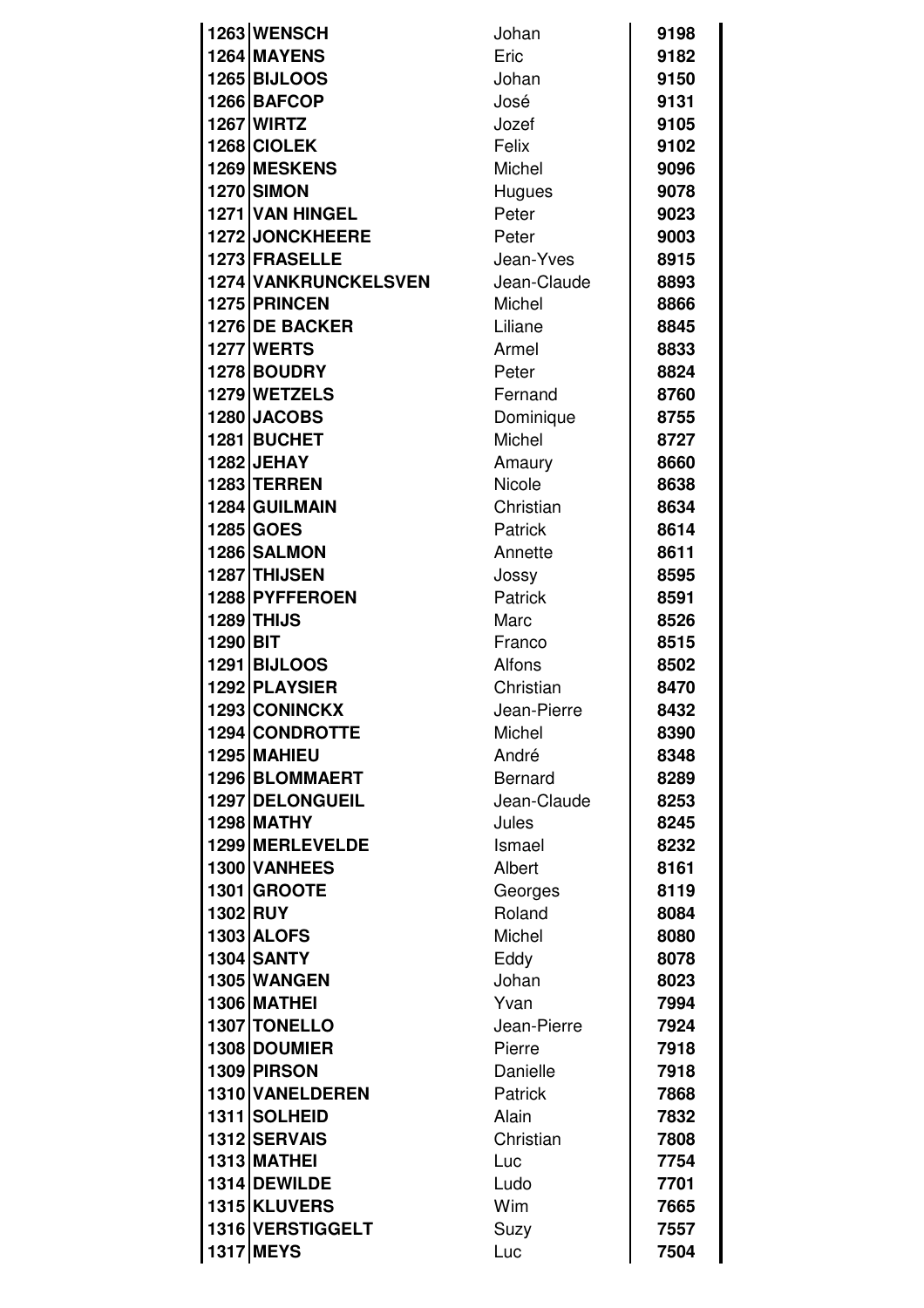|          | 1318 VAN EYSDEN        | Daniel         | 7463 |
|----------|------------------------|----------------|------|
|          | 1319 DETAYE            | <b>Patrick</b> | 7356 |
|          | 1320 GOFFIN            | Amaury         | 7350 |
|          | 1321 COLLARD           | Marc           | 7326 |
|          | 1322 BROEDER           | <b>Rik</b>     | 7181 |
|          | <b>1323 VAN DE WAL</b> | Willy          | 7166 |
|          | <b>1324 VANGA</b>      | Joni           | 7148 |
|          | 1325 GOOSSENS          | Ronald         | 7025 |
|          | 1326 SANTY             | Albert         | 7020 |
|          | 1327 VANDERBEETEN      | Pascal         | 7017 |
|          | 1328 MARECHAL          | Jean-Pierre    | 6988 |
|          | 1329 BISSCHOP          | Etienne        | 6891 |
|          | <b>1330 BANTZ</b>      | Manfred        | 6822 |
|          | 1331 VAN DE WAL        | <b>Michel</b>  | 6803 |
|          | 1332 DEMETS            | Marcel         | 6784 |
|          | 1333 CORNELY           | Emil           | 6756 |
|          | 1334 SCHARLAEKEN       | Robert         | 6748 |
|          | 1335 PATTOW            | <b>Marnik</b>  | 6745 |
|          | 1336 CABO              | Joël           | 6729 |
|          | <b>1337 DABEE</b>      | Richard        | 6728 |
|          | 1338 DEBECKER          | Jacques        | 6628 |
|          | 1339 DEKETELAERE       | <b>Bruno</b>   | 6627 |
|          | 1340 HOUBRECHTS        | Danny          | 6586 |
|          | 1341 BOUDRY            | <b>Patrick</b> | 6585 |
|          | <b>1342 DE LAAT</b>    | André          | 6562 |
|          | 1343 JUPRELLE          | René           | 6505 |
| 1344 IDE |                        | Christ         | 6439 |
|          | 1345 VAN CALENBERG     | Louis          | 6434 |
|          | 1346 VANDER ELST       | Rita           | 6420 |
|          | 1347 KEYKEN            | Danny          | 6411 |
|          | 1348 VANHOLST          | Pierre         | 6331 |
|          | 1349 COMPANIE          | Marcel         | 6199 |
|          | <b>1350 BEYS</b>       | Kevin          | 6160 |
|          | 1351 CANTIGNEAU        | Luc            | 6160 |
|          | 1352 CHARMANT          | <b>Bernard</b> | 6141 |
|          | 1353 HUBERTS           | Hildegard      | 6116 |
|          | 1354 TRICOT            | Marc           | 6115 |
|          | 1355 NOLMANS           | Francis        | 6011 |
|          | 1356 VANDENBOSCH       | Ludo           | 5902 |
|          | 1357 VERSLEGERS        | Theo           | 5901 |
|          | 1358 SCHRAEYEN         | Frank          | 5834 |
|          | 1359 NAMECHE           | Michael        | 5810 |
|          | <b>1360 ORBAN</b>      | Pascal         | 5792 |
|          | 1361 RICHARD           | <b>Didier</b>  | 5782 |
|          | 1362 LAFINEUR          | Michel         | 5713 |
|          | 1363 HIMSCHOOT         | Peter          | 5707 |
|          | 1364 KETELS            | Martin         | 5690 |
|          | 1365 BRASSEUR          | Pascal         | 5671 |
|          | 1366 BOURDIAUX         | Alain          | 5624 |
|          | 1367 CARTON            | Guy            | 5595 |
|          | 1368 PIPELEERS         | Patrick        | 5568 |
|          | 1369 DEOM              | Willy          | 5562 |
|          | 1370 SZPYRKA           | Daniel         | 5556 |
|          | 1371 COPPE             | Jean-Louis     | 5507 |
|          | 1372 PIERARD           | Anne-Sophie    | 5488 |